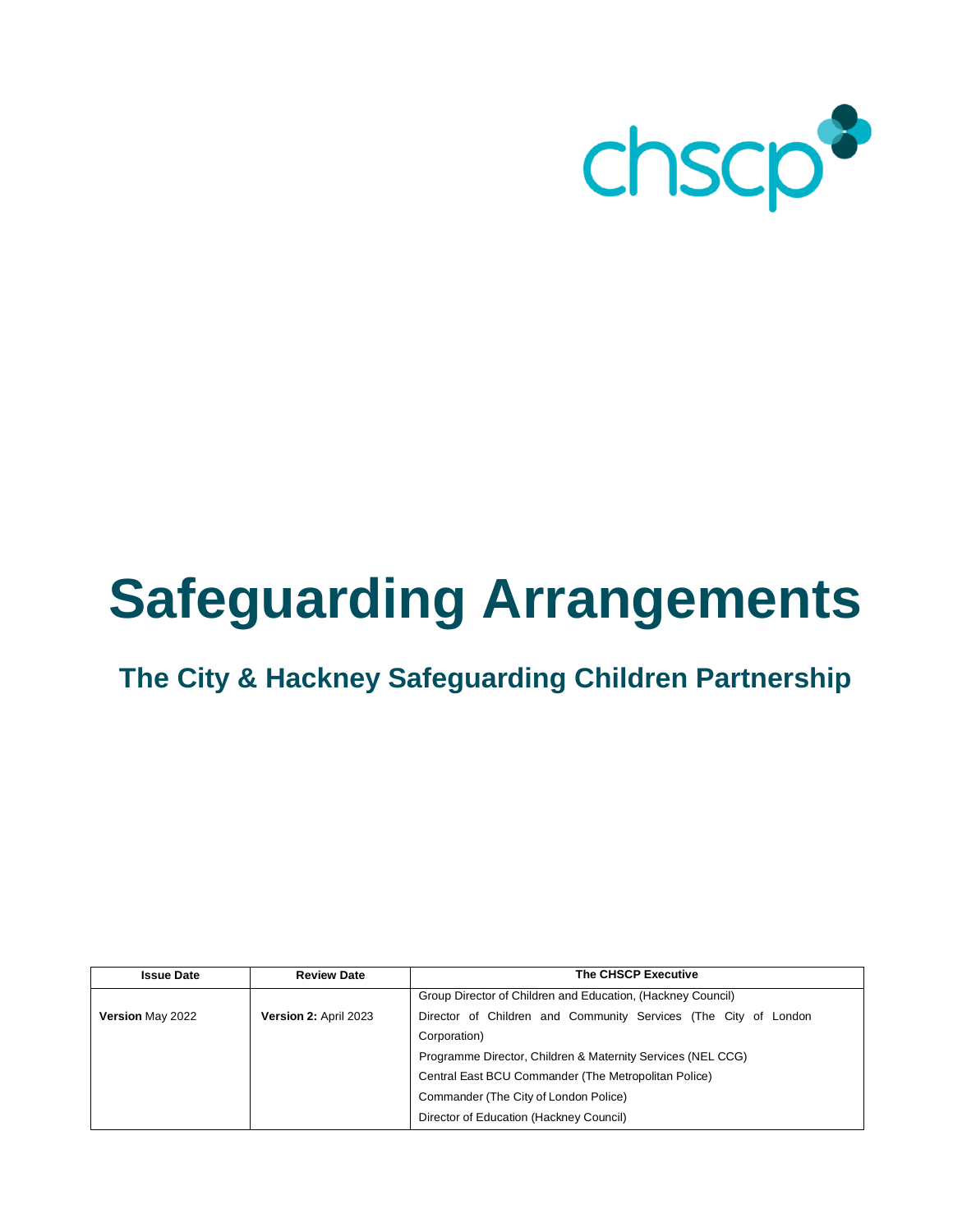# **Contents**

<span id="page-1-0"></span>

| 1.                 |  |
|--------------------|--|
| <u>2.</u>          |  |
| <u>3.</u>          |  |
| <u>4.</u>          |  |
| <u>5.</u>          |  |
| <u>6.</u>          |  |
| <u>7.</u>          |  |
| <u>8.</u>          |  |
| <u>9.</u>          |  |
| 10.                |  |
| <u>11.</u>         |  |
| <u>12.</u>         |  |
| 13.                |  |
| <u>14.</u>         |  |
| $\underline{15}$ . |  |
| 16.                |  |
| <u>17.</u>         |  |
| <u>18.</u>         |  |
| 19.                |  |
| 20.                |  |
| 21.                |  |
| 22.                |  |
| 23.                |  |
| <u>24.</u>         |  |
| <u>25.</u>         |  |
| 26.                |  |
| <u>27.</u>         |  |
| 28.                |  |
| 29.                |  |
| <u>30.</u>         |  |
| <u>31.</u>         |  |
| 32.                |  |
| 33.                |  |
|                    |  |
|                    |  |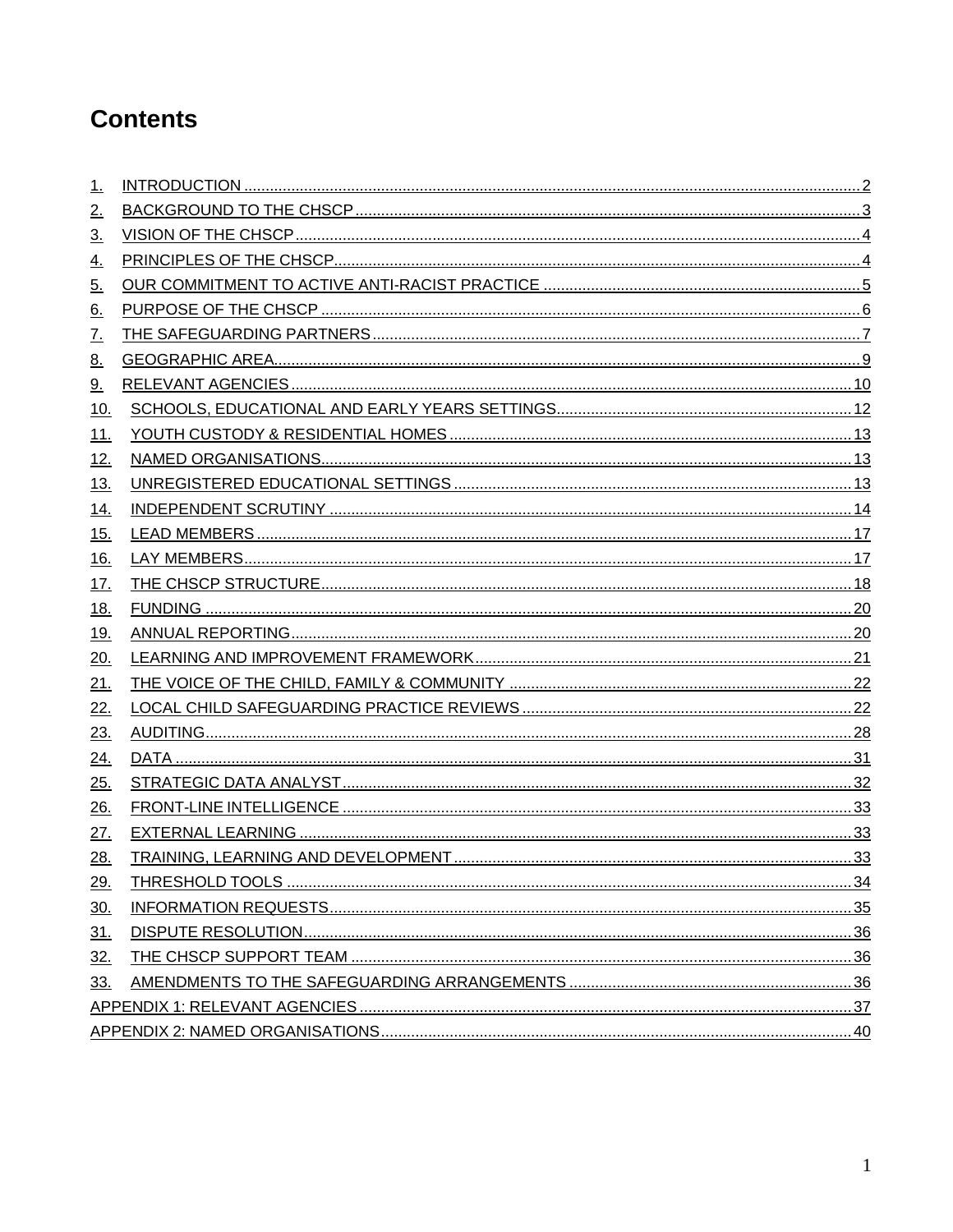### **1. Introduction**

- 1.1 The City of London and Hackney Safeguarding Children Partnership (CHSCP) is established in accordance with the Children Act 2004 (as amended by the Children and Social Work Act 2017) and the statutory guidance issued within Working Together to Safeguard Children 2018.
- 1.2 The CHSCP's safeguarding arrangements define how safeguarding partners, relevant agencies and other organisations work together to coordinate their safeguarding services. They include details about how safeguarding partners identify and respond to the needs of children, commission and publish local child safeguarding practice reviews and provide for independent leadership and scrutiny.
- 1.3 These arrangements, whilst acknowledging the broader spans of control of some safeguarding partners<sup>1</sup>, have been written to provide a clear focus on the safeguarding contexts in the City of London and Hackney.

**Mark Carroll CEO Hackney Council**

**John Barradell The Town Clerk City of London Corporation**

**Zina Etheridge Accountable Officer NEL CCG**

**Marcus Barnett Commander Central East BCU (MPS)**

**Angela McLaren Commissioner City of London Police**

**Jim Gamble Independent Safeguarding Children Commissioner**

<span id="page-2-0"></span><sup>1</sup> The North East London Clinical Commissioning Group is responsible for planning, buying and monitoring health services across eight local authority areas. The Central East Basic Command Unit of the Metropolitan police Service covers Hackney and Tower Hamlets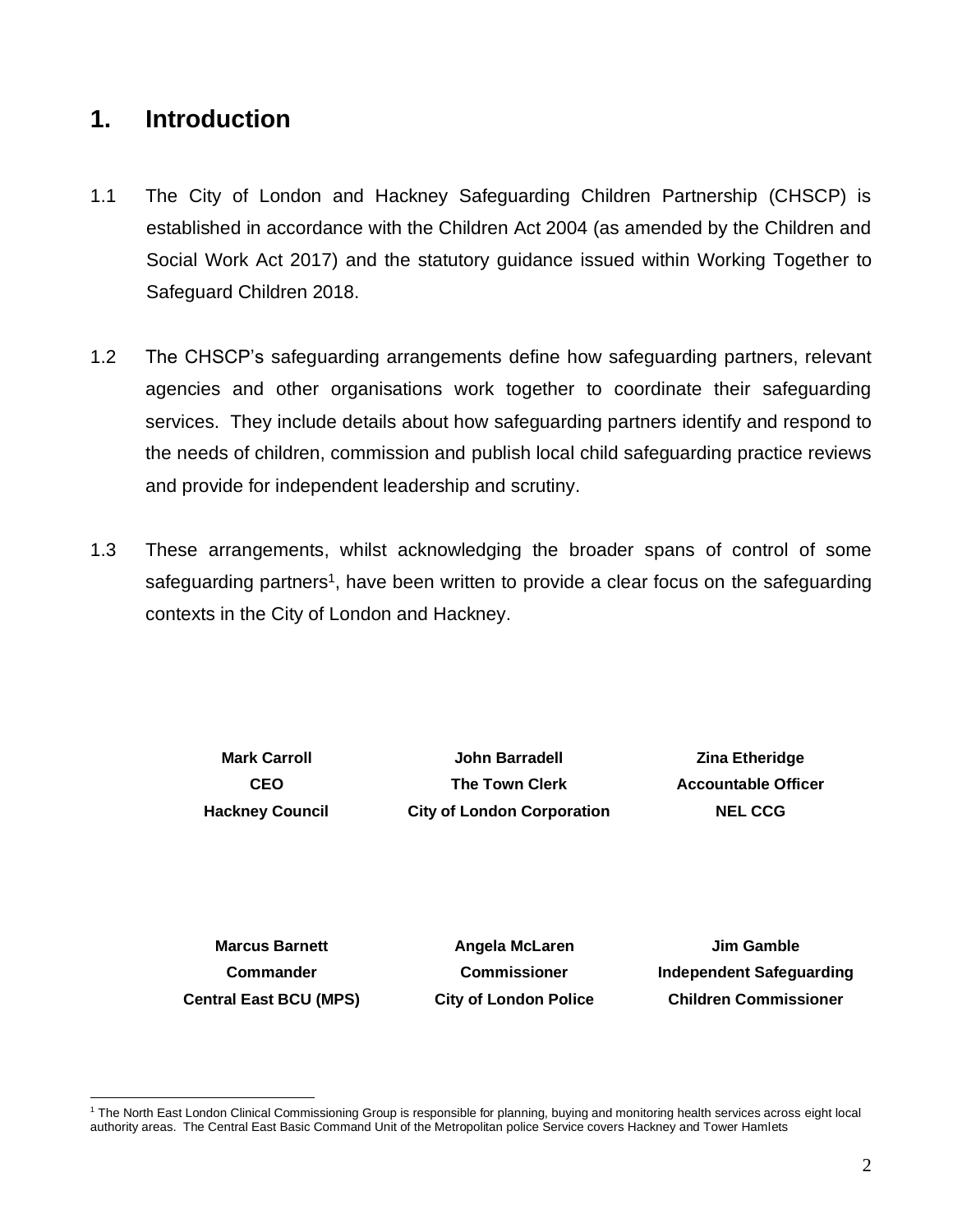### **2. Background to the CHSCP**

- 2.1 In 2015, the government commissioned Sir Alan Wood to review the role and functions of Local Safeguarding Children Boards (LSCBs). The Wood Report was published in March 2016, with the government formally responding in May 2016. The recommendations from the Wood Report were subsequently embedded in statute on 27 April 2017, with the granting of Royal Assent to the Children and Social Work Act 2017. As a consequence, four important areas of change followed.
- 2.2 Firstly, LSCBs, set up by local authorities were replaced. Three '*safeguarding partners'* are now responsible for leading new safeguarding arrangements and working with relevant agencies to safeguard and promote the welfare of children.
- 2.3 Secondly, the system of Serious Case Reviews was replaced. Safeguarding partners now make arrangements to identify and review *serious child safeguarding cases* which, in their view, raise issues of importance in relation to the local area.
- 2.4 Thirdly, an independent *Child Safeguarding Practice Review Panel* was created and has been operational since June 2018. This panel is responsible for identifying and overseeing the review of serious child safeguarding cases which, in its view, raise issues that are complex or of national importance.
- 2.5 Fourthly, local authorities and clinical commissioning groups were specified as '*child death review partners*' and operate to new child death review arrangements. These new arrangements facilitate a wider geographic footprint and meet the statutory guidance defining how deaths are reviewed and how the bereaved are supported.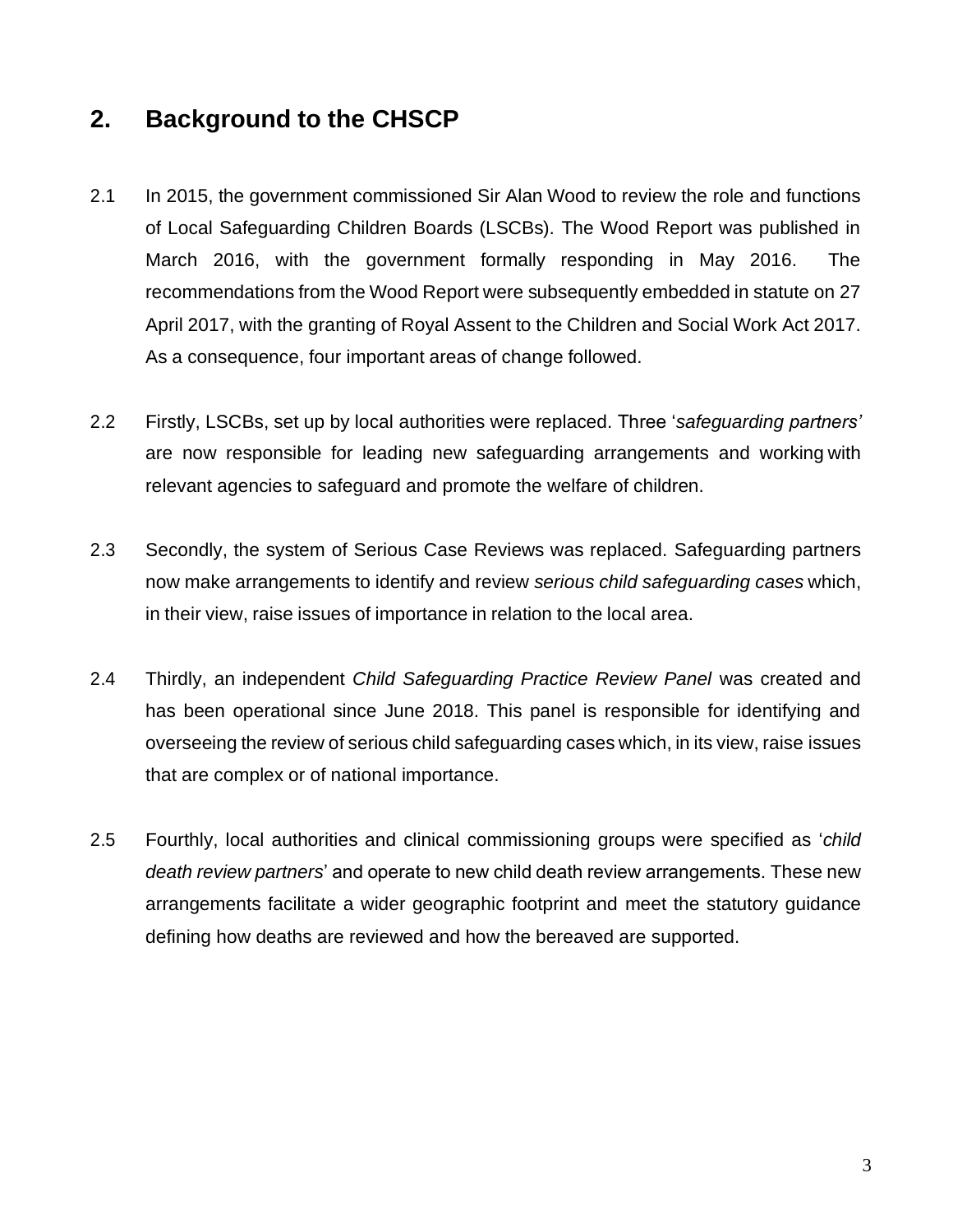### <span id="page-4-0"></span>**3. Vision of the CHSCP**

3.1 **That all children in the City of London and Hackney are seen, heard and helped; they are effectively safeguarded, properly supported and their lives improved by everyone working together.**

# <span id="page-4-1"></span>**4. Principles of the CHSCP**

- 4.1 The CHSCP is committed to working together to make the lives of children safer by protecting them from harm; preventing impairment to their health and/or development, ensuring they receive safe and effective care; and ensuring a safe and nurturing environment for them to live in.
- 4.2 We want to make sure that everyone who works with children across the City of London and Hackney has the protection of vulnerable children and young people at the heart of what they do. In practice, this means that children are seen, heard and helped:
	- **Seen;** *in the context of their lives at home, the adults involved in their lives<sup>2</sup> , friendship circles, health, education,and public spaces (both off-line and on-line).*
	- **Heard***; by professionals taking time to hear what children and young people are saying - putting themselves in their shoes and thinking about what their life might truly be like.*
	- **Helped;** *by professionals remaining curious and by implementing timely, effective, and imaginative solutions that help make children and young people safer.*
- 4.3 Our aim is to ensure that safeguarding practice and outcomes for children are at least good, and that staff and volunteers in every agency, at every level, know what they need to do to keep children protected, and communicate effectively to ensure this happens. All our activity is underpinned by the following principles:

<sup>&</sup>lt;sup>2</sup> The CHSCP continues to promote Think Family. It also continues to implement practice improvement that focuses on Adult Males connected to children and tackling ['The Myth of Invisible Men'.](https://assets.publishing.service.gov.uk/government/uploads/system/uploads/attachment_data/file/1017944/The_myth_of_invisible_men_safeguarding_children_under_1_from_non-accidental_injury_caused_by_male_carers.pdf)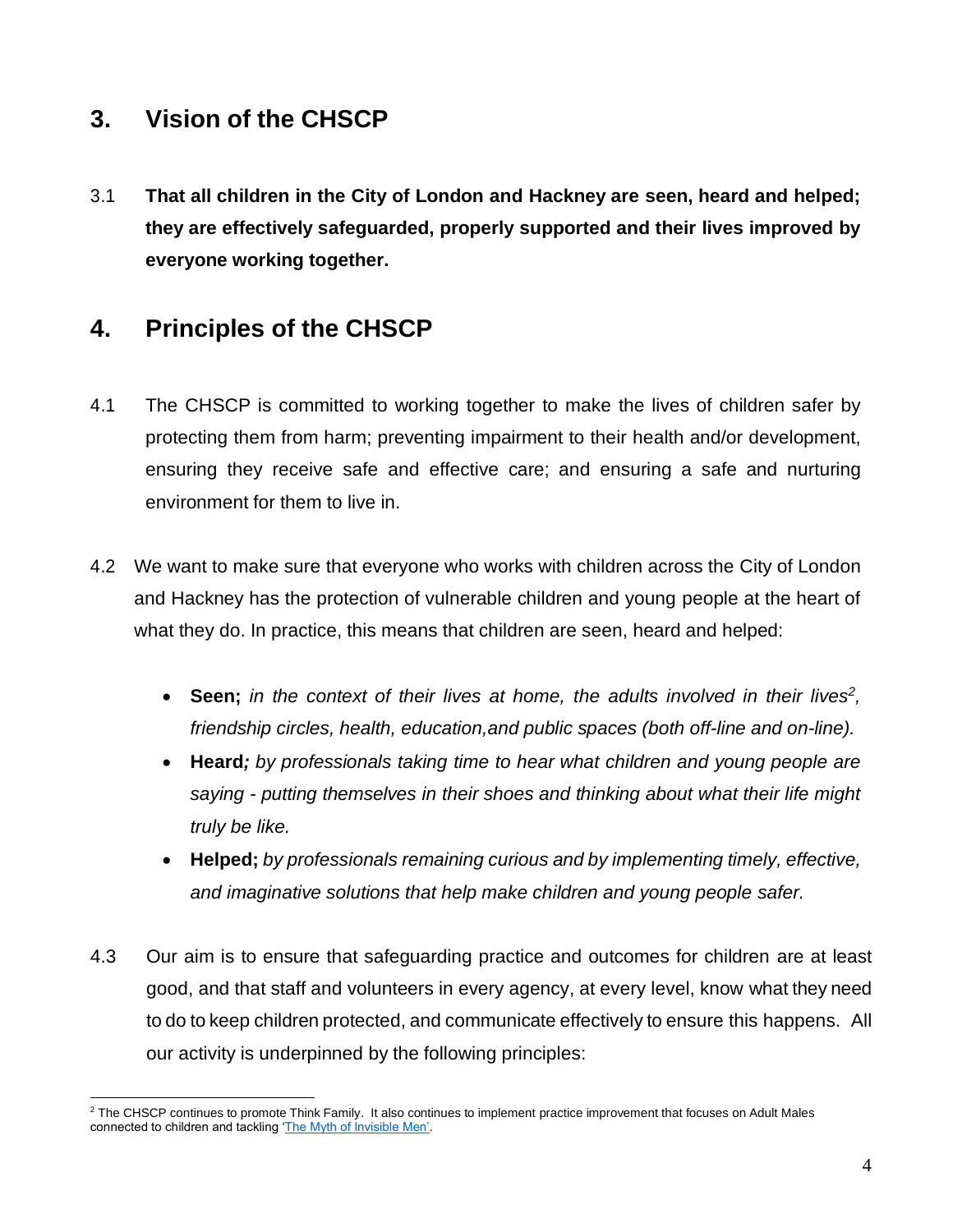- **Safeguarding is everyone's responsibility**. As a partnership, we will champion the most vulnerable and maintain a single child-centred culture.
- **Context is key.** Capitalising on the unique opportunities presented by a dual-borough partnership, we will have an unswerving focus on both intrafamilial and extra-familial safeguarding contexts in the City of London and the London Borough of Hackney.
- **Active Anti-Racist practice is key.** The CHSCP's safeguarding arrangements are proactively anti-racist. Our focus in this context moves beyond the rhetoric and is evident in our leadership, our practice and in the outcomes of the children, young people, and families we engage. (see below)
- **The voice of children, young people and families.** We will engage with children, young people and their families, using their lived experience to inform the way we work. Their voices help both design and improve our safeguarding arrangements.
- **The voice of communities.** Improving our understanding of the diverse communities across the CHSCP's footprint, we will regularly communicate with, listen to, and engage local communities in the work of the CHSCP. We will harness their experience to both inform and improve the way we safeguard and promote the welfare of children and young people.
- **Enabling high quality safeguarding practice.** We will promote awareness, improve knowledge and work in a way that is characterised by an attitude of constructive professional challenge.
- **Fostering a culture of transparency, learning and improvement.** We will enable the CHSCP to learn from the lived experience of children and continuously improve the quality of multi-agency practice.

### <span id="page-5-0"></span>**5. Our Commitment to Active Anti-Racist Practice**

5.1 The CHSCP condemns racism in all its forms. For too long, Black and Global Majority children have grown up in a racialised society where their lived experience has been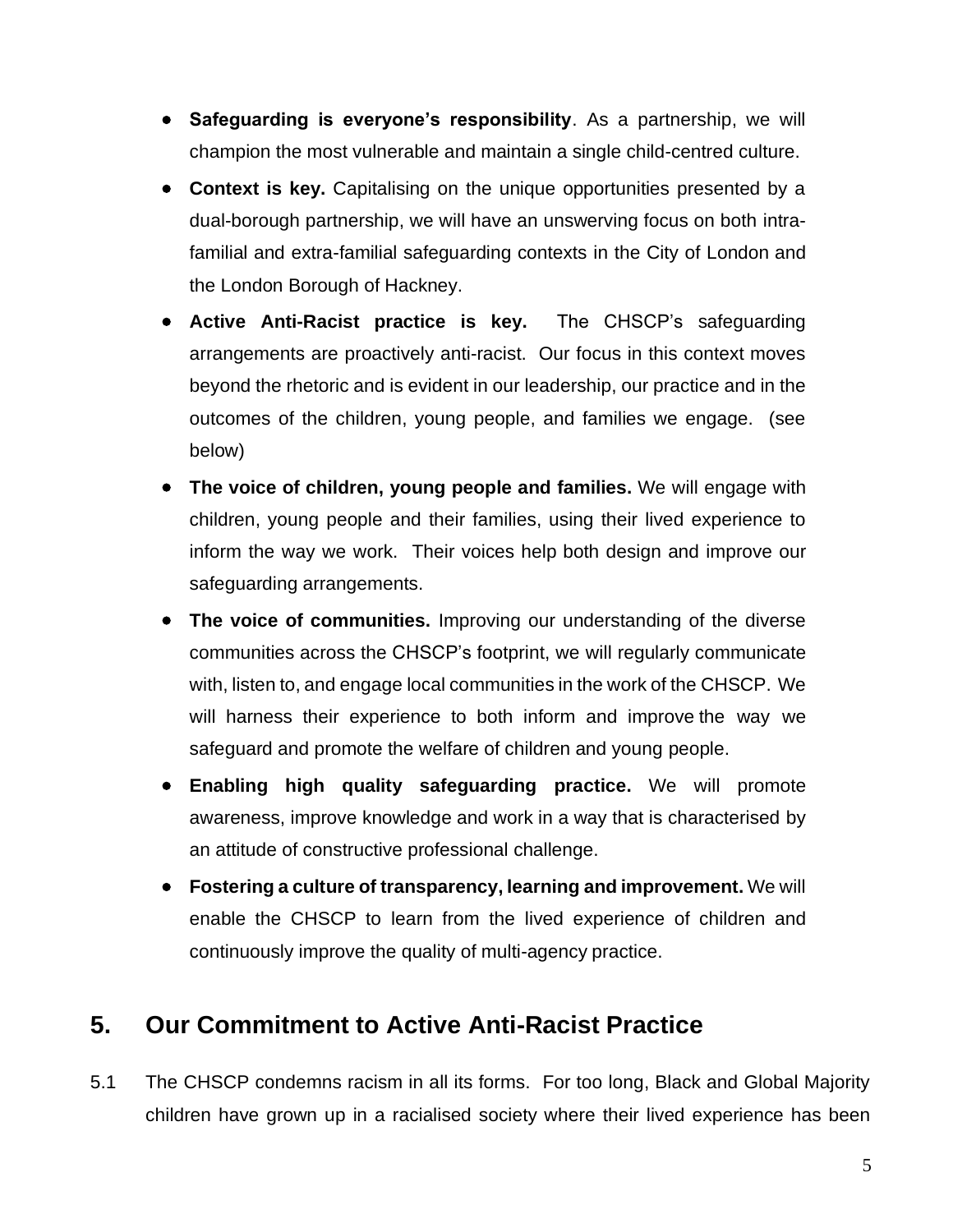characterised by racism, disproportionality, inequality and adultification. As a result, many have fared worse in education, health, safeguarding, employment & criminal justice settings. This is not what we want or expect for our young people and our communities.

- 5.2 We believe in the importance of our multi-agency system not just being anti-racist, but actively anti-racist. This reflects our fundamental commitment to eradicate systemic racism, discrimination and injustice. Only by doing so will we be able to effectively safeguard all our young people.
- 5.3 Through our collective leadership, we will model our values and promote a way of working that puts active anti-racism front and centre. This will be seen in the strategies we develop, the decisions we take and the people we employ. Critically, active anti-racist practice will be evidenced in the behaviours of our staff and volunteers, the example they set and the challenges they make.
- 5.4 The aim and outcome we seek is for a tangible change that goes beyond mere words. Through a relentless focus on improvement and challenge, Black and Global Majority children and families will see, hear and feel the difference.

# <span id="page-6-0"></span>**6. Purpose of the CHSCP**

- 6.1 The purpose of our safeguarding arrangements, as set out in Working Together 2018 (Chapter 3, para 3), is to support and enable local organisations and agencies to work together in a system where:
	- **•** Children are safeguarded and their welfare promoted.
	- **•** Partner organisations and agencies collaborate, share, and co-own the visionfor how to achieve improved outcomes for vulnerable children.
	- **•** Organisations and agencies challenge appropriately and hold one another to account effectively.
	- **•** There is early identification and analysis of new safeguarding issues and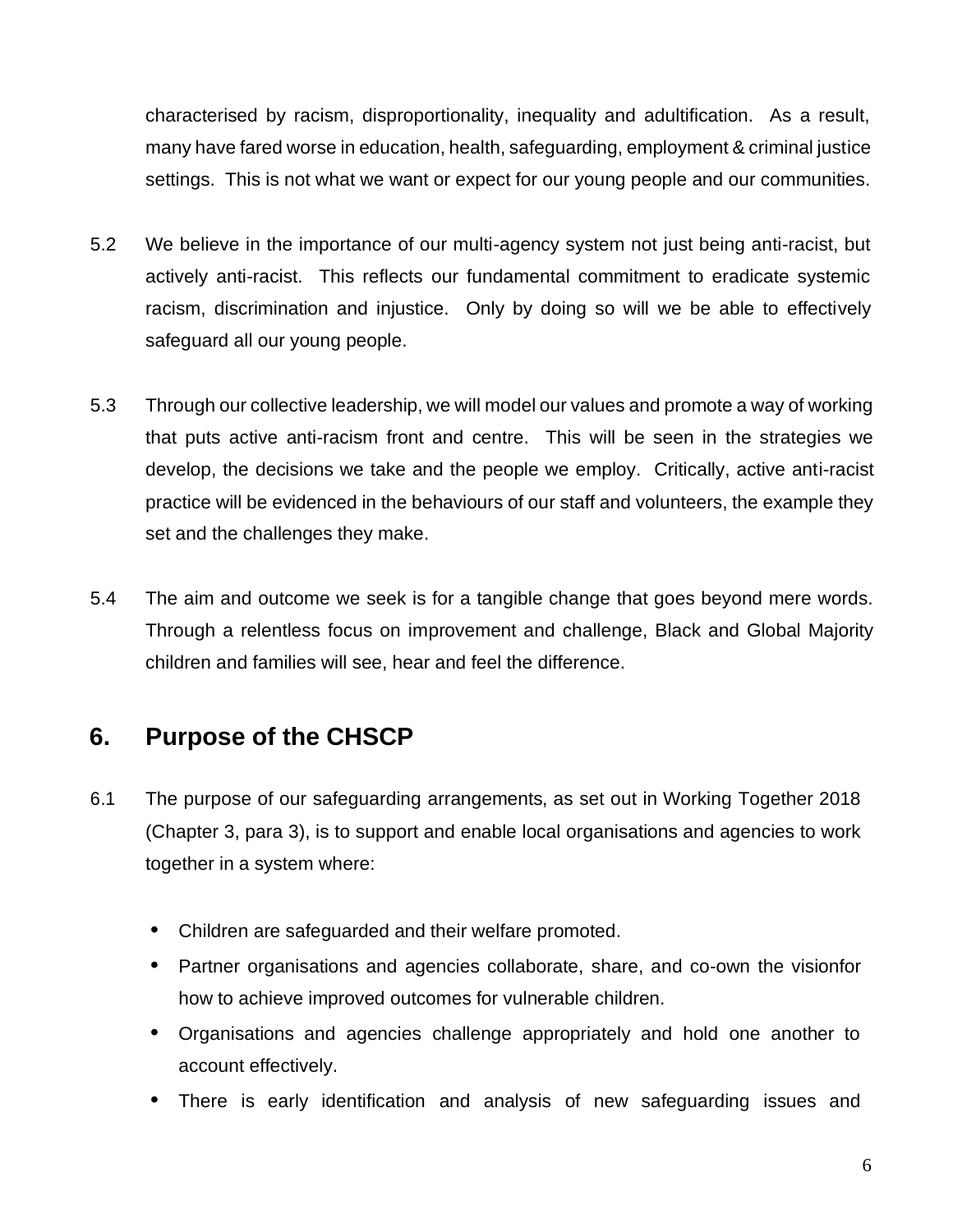emerging threats.

- **•** Learning is promoted and embedded in a way that local services for childrenand families can become more reflective and implement changes to practice.
- **•** Information is shared effectively to facilitate accurate and timely decision makingfor children and families.
- 6.2 Working Together 2018 also sets out that the safeguarding partners, with other local organisations and agencies, should develop processes that:
	- **•** Facilitate and drive action beyond usual institutional and agency constraints and boundaries.
	- **•** Ensure the effective protection of children is founded on practitioners developing lasting and trusting relationships with children and their families.
- 6.3 To achieve the best possible outcomes, children and families should receive targeted services that meet their needs in a co-ordinated way. The responsibility for this join-up locally rests with the statutory safeguarding partners of the CHSCP who have a shared and equal duty to make arrangements to work together to safeguard and promote the welfare of all children in a local area.

# <span id="page-7-0"></span>**7. The Safeguarding Partners**

- 7.1 The statutory safeguarding partners agree on ways to co-ordinate safeguarding services; act as a strategic leadership group in supporting and engaging others; and implement local and national learning. The safeguarding partners<sup>3</sup> in the City of London and the London Borough of Hackney comprise the following organisations:
	- **•** Hackney Council
	- **•** The City of London Corporation

<sup>&</sup>lt;sup>3</sup> All service areas of the safeguarding partners retain a similar responsibility to cooperate with these arrangements, not just those with a defined focus on children and young people.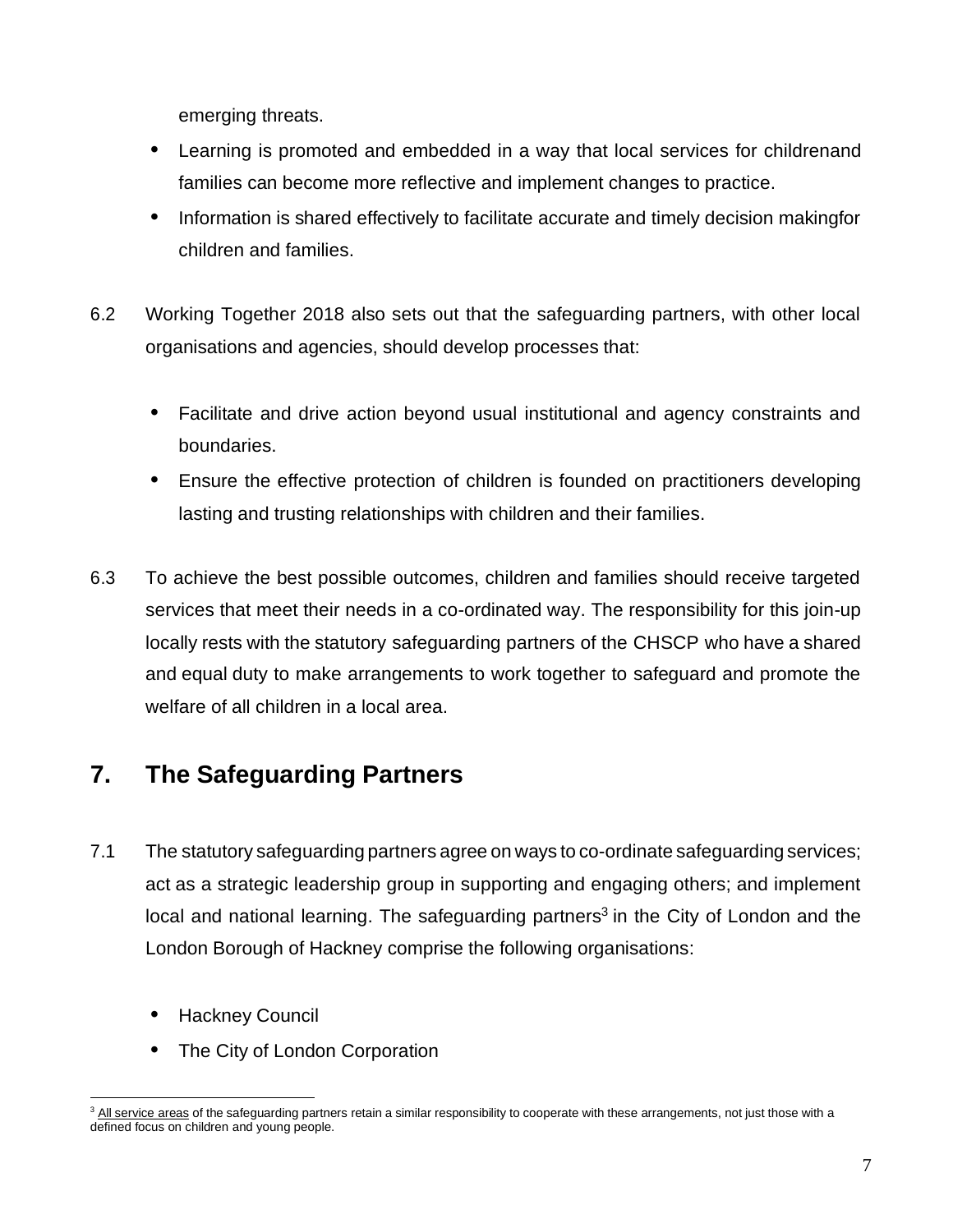- **•** The North-East London Clinical Commissioning Group (CCG)
- **•** The Metropolitan Police Service (MPS)
- **•** The City of London Police
- 7.2 Safeguarding partner duties within the CHSCP's arrangements have not been delegated to partners in one local authority area. As such, safeguarding partners in both the City of London and Hackney retain an equal and joint responsibility for the arrangements in their respective areas.
- 7.3 The **Lead Representatives** for safeguarding partners are:
	- **• Mark Carroll, Chief Executive of Hackney Council**
	- **• John Barradell, The Town Clerk of the City of London Corporation**
	- **• Zina Etheridge, Accountable Officer & CEO Designate of the ICB<sup>4</sup> , NEL CCG**
	- **• Marcus Barnett, The Commander of the MPS Central East BCU**
	- **• Angela McLaren, Commissioner, City of London Police**
- 7.4 Lead representatives are expected to play an active role in the CHSCP arrangements. Beyond engagement within their respective agencies and 1:1s with the Independent Child Safeguarding Commissioner, safeguarding partners in the City of London and Hackney will formally meet twice a year . This arrangement will help ensure that those leaders with statutory accountability are sighted on key areas of progress and risk.
- 7.5 Whilst remaining accountable for any actions or decisions taken on behalf of their agency, lead representatives have each nominated senior officers to ensure full participation with these arrangements<sup>5</sup>. This group meet as the **CHSCP Executive**. Both lead representatives and their delegates can:
	- **•** Speak with authority for the safeguarding partner they represent.

<sup>4</sup> Integrated Care Board

<sup>&</sup>lt;sup>5</sup> The Metropolitan Police Service representative is the only exception in this regard.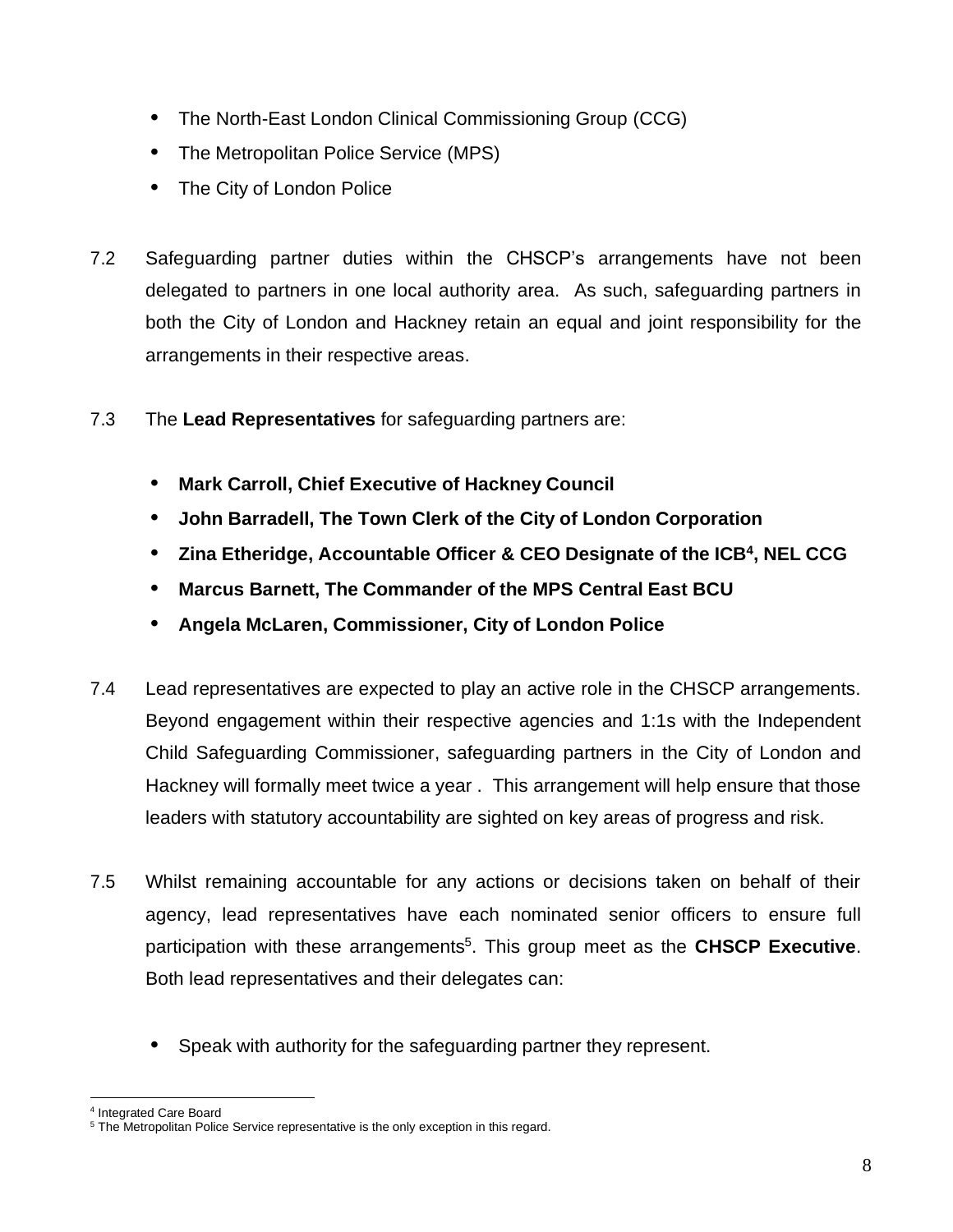- **•** Take decisions on behalf of their organisation or agency and commit them on policy, resourcing, and practice matters.
- **•** Hold their own organisation or agency to account on how effectively they participate and implement the local arrangements.
- 7.6 The CHSCP Executive comprises:
	- **Andrew Carter, The Director of Children and Community Services (The City of London Corporation)**
	- **Jacquie Burke, Group Director of Children & Education (Hackney Council)**
	- **Amy Wilkinson, Programme Director, Children & Maternity Services (NEL CCG)**
	- **Marcus Barnett, Commander (Central East BCU, MPS)**
	- **Umer Khan, Commander (City of London Police)**
	- **Annie Gammon, Director of Education (Hackney Council)**
- 7.7 Safeguarding partners will continue to ensure the ongoing strategic alignment with other multi-agency forums as defined by inter-board protocols and the 'Joint Chairs Meeting'. These arrangements define how the Health and Wellbeing Boards, and the Community Safety Partnerships work together with the CHSCP and the City & Hackney Safeguarding Adults Board (CHSAB) in the pursuit of safeguarding and promoting the health and wellbeing of children, young people, and adults.
- 7.8 In situations that require a single point of leadership, the CHSCP Executive will decide on which partner will take the lead on relevant issues that arise. Where there are disagreements that cannot be resolved by the CHSCP Executive, these will be escalated to the lead representatives.

### <span id="page-9-0"></span>**8. Geographic Area**

8.1 The geographic footprint covered by the CHSCP is defined by the boundaries of the City of London Corporation and the London Borough of Hackney.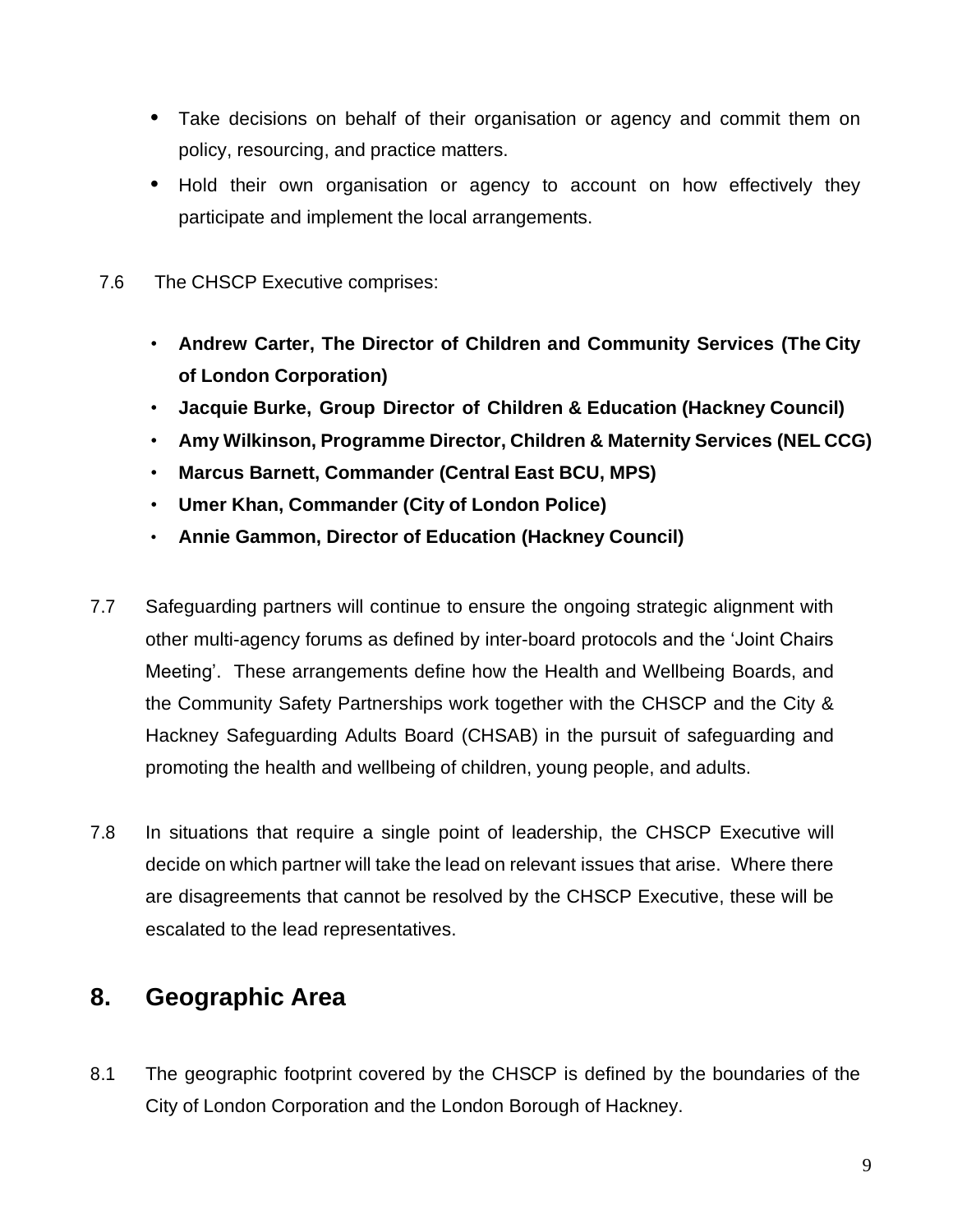- 8.2 Our structure will continue to enable safeguarding partners to apply proper focus to the contexts of both the City of London and Hackney, maximising opportunities for crossborder working, scrutiny and learning.
- 8.3 It may also be necessary for partners to work with another area's arrangements, for example during a child safeguarding practice review commissioned by another area. Operationally, the London Child Protection Procedures include guidance for circumstances where a child and / or their family is living in another area or moving between areas.

### <span id="page-10-0"></span>**9. Relevant Agencies**

- 9.1 Safeguarding partners are obliged to set out which agencies are required to work as part of the CHSCP's arrangements to safeguard and promote the welfare of local children. These agencies are referred to as *relevant agencies* and have a statutory duty to cooperate with the CHSCP's published arrangements.
- 9.2 A defined number of relevant agencies will meet regularly with safeguarding partners through the **City of London Safeguarding Children Partnership Board** and the **Hackney Safeguarding Children Partnership Board**.
- 9.3 The relevant agencies to which the CHSCP's safeguarding arrangements apply includes all those agencies defined in [part 4 of the Child Safeguarding Practice](http://www.legislation.gov.uk/uksi/2018/789/contents/made) [Review](http://www.legislation.gov.uk/uksi/2018/789/contents/made)  [and Relevant Agency \(England\) Regulations 2018](http://www.legislation.gov.uk/uksi/2018/789/contents/made) (Appendix 1). They include:
	- **•** Homerton University Hospital NHS Foundation Trust
	- **•** East London NHS Foundation Trust (ELFT)
	- **•** All schools (including independent schools, academies, and free schools),colleges and other educational providers.
	- **•** The Probation Service (London Division)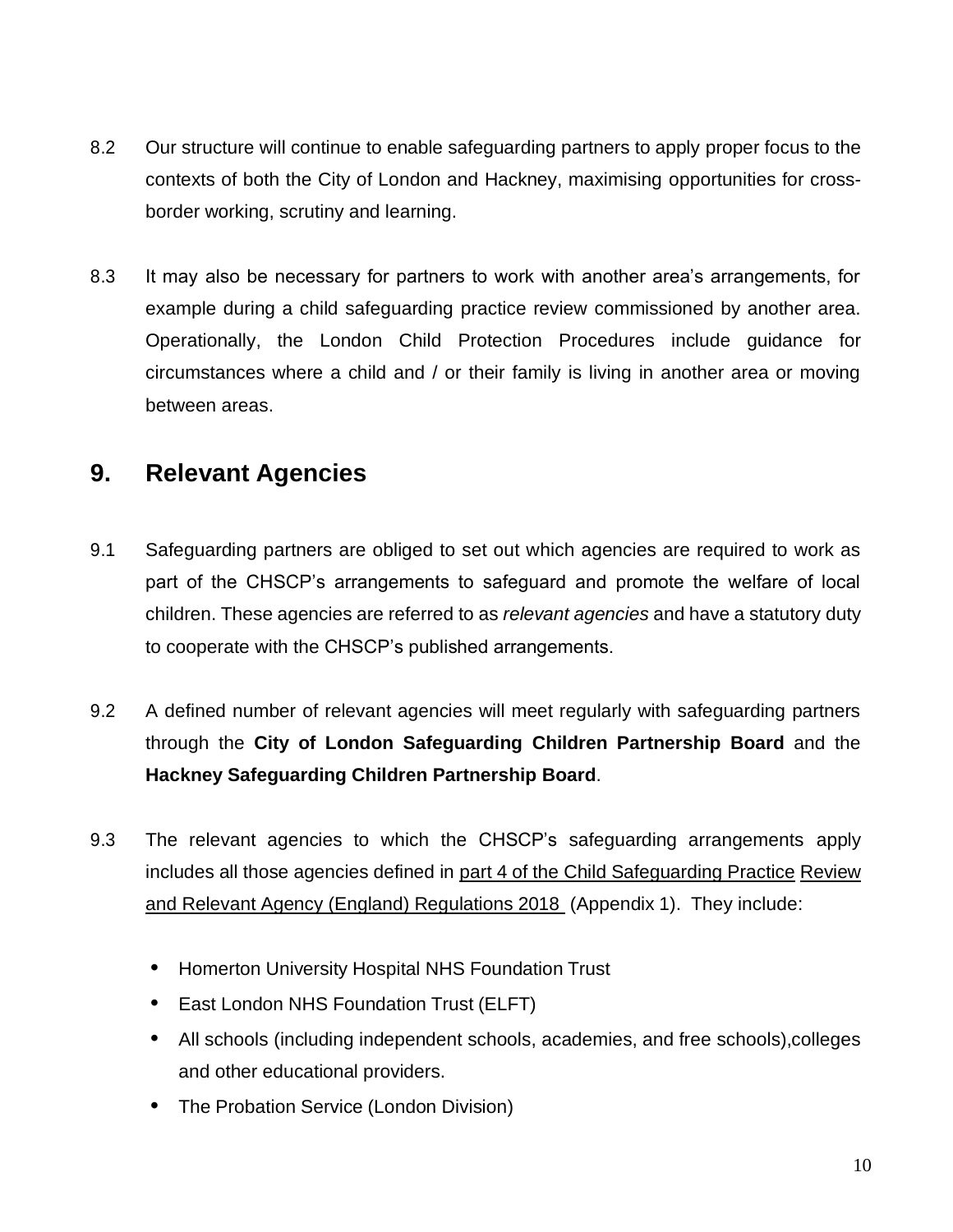- **•** Children and Family Court Advisory and Support Service (CAFCASS)
- **•** Hackney Council for Voluntary Services (HCVS)
- **•** London Ambulance Service (LAS)
- **•** London Fire Brigade (LFB)
- **•** NHS England
- **•** All registered charities within the geographic area of the CHSCP whose staff / volunteers work with or come into contact with children and their families.
- 9.4 It is important to note that all services and departments within safeguarding partner agencies also have a responsibility to cooperate in the context of these arrangements. This includes:
	- **•** Public Health
	- **•** The City of London Education & Learning Service
	- **The City of London Youth Services<sup>6</sup>**
	- **•** Hackney Education
	- **•** Young Hackney
	- **•** Adult Services in both the City of London and Hackney
	- **•** The City of London Department of Built Environment
	- **•** The City of London Community & Children's Services (incl. Libraries & Housing)
	- **•** Hackney Community Safety, Business Regulations & Enforcement
	- **•** Hackney Libraries, Leisure Centres & Green Spaces
	- **•** Hackney Trading Standards, Licencing & Environmental Health
	- **•** Hackney Housing Services
	- **•** Youth Offending Services in both the City of London and Hackney.
	- **•** British Transport Police (BTP)

<sup>&</sup>lt;sup>6</sup> Youth services in the City of London are provided by the London Borough of Tower Hamlets.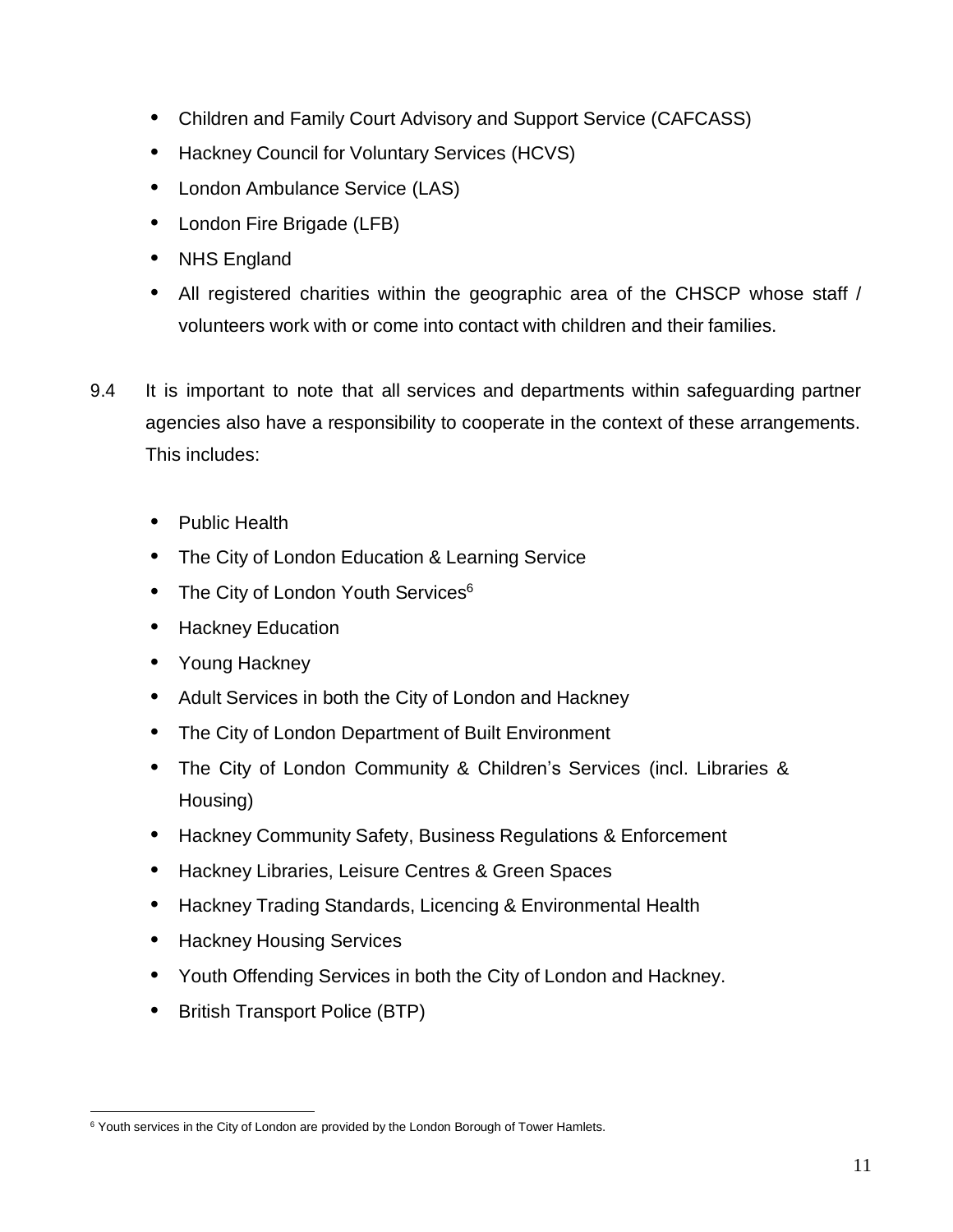### <span id="page-12-0"></span>**10. Schools, Educational and Early Years Settings**

- 10.1 The CHSCP recognises the vital role of schools (including independent schools, academies, and free schools), educational establishments and early years settings in safeguarding and promoting the welfare of children and young people. All are designated as relevant agencies within the CHSCP's safeguarding arrangements and have a statutory duty to cooperate with safeguarding partners. Full engagement and contribution will be facilitated as follows;
	- **•** The Director of Hackney Education being a standing member of the CHSCP Executive, providing expertise into safeguarding and the education sector.
	- **•** In the City of London, engagement of all schools (and the City of London Corporation's Children's Centre) will continue to be secured through its Safeguarding Education Forum.
	- **•** In Hackney, involvement of schools and Children's Centres will continue to be supported via the Designated Safeguarding Leads Forum, Head Teacher briefings and the work of the Safeguarding Education Team.
	- **•** For Private, Voluntary and Independent Early Years settings in both the City of London and Hackney, support and services are available through the work of the Safeguarding Education Team in Hackney and respective forums in both local authority areas.
	- **•** Schools, educational establishments and early years settings will also be engaged as part of the CHSCP's Learning and Improvement Framework and other activity as required. This may include representation at CHSCP Sub Groups and Thematic Groups.
	- **•** The range of support and services available for schools and colleges is set out [HERE.](https://www.chscp.org.uk/schools-colleges/)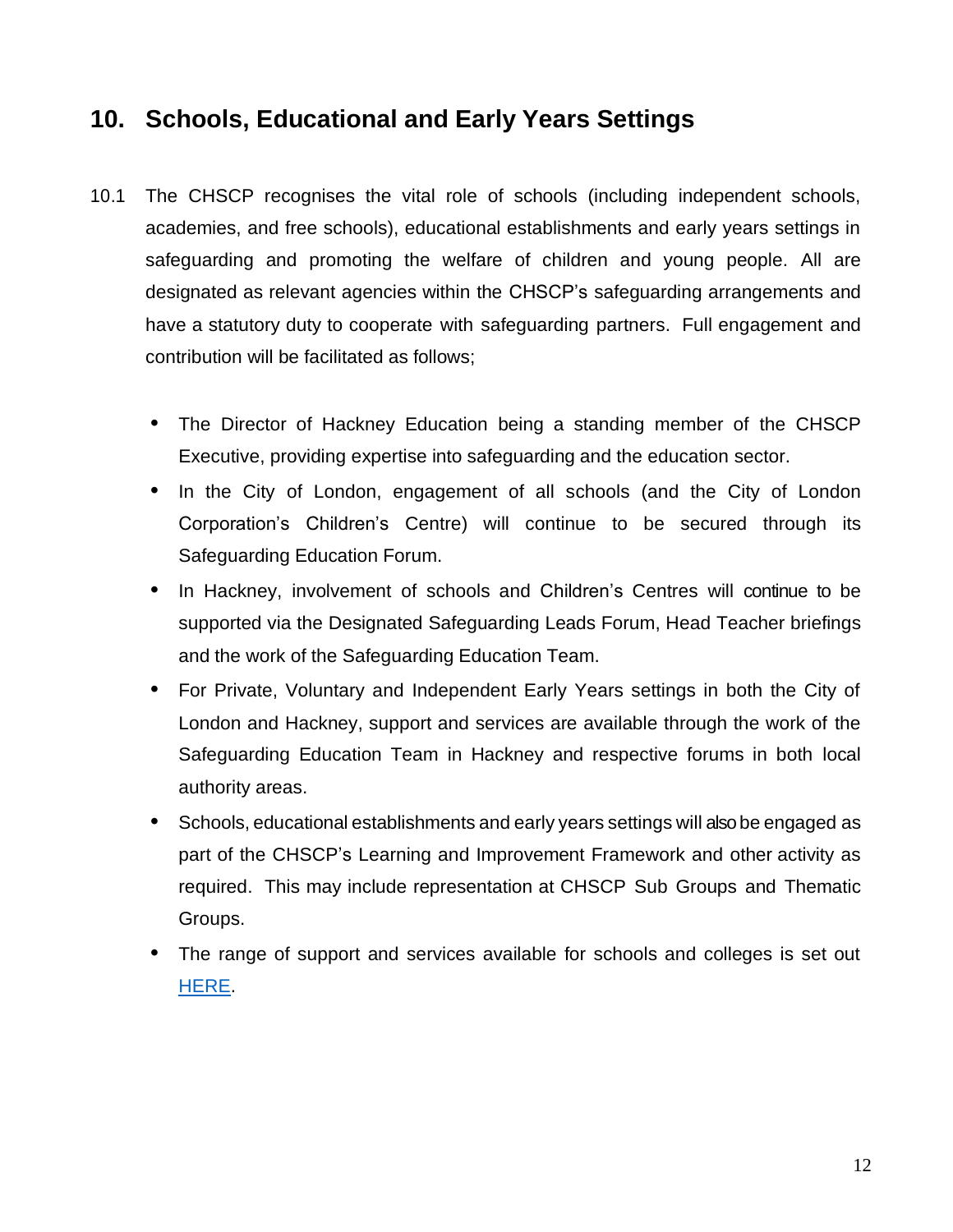### <span id="page-13-0"></span>**11. Youth Custody & Residential Homes**

11.1 Neither the City of London Corporation nor Hackney Council own or run any youth custody or residential homes for children. Any private providers operating children's homes<sup>7</sup> locally either now or in the future, will be named as relevant agencies to these safeguarding arrangements.

### <span id="page-13-1"></span>**12. Named Organisations**

- 12.1 Safeguarding partners can also include in their arrangements any other organisation not named in the relevant agency regulations. Whilst not under the same statutory duty, there remains an expectation of cooperation, with compliance being supported by defined legal powers. For example, [Section 16H of the Children Act 2004](https://www.legislation.gov.uk/ukpga/2004/31/section/16H) contains a wider power exercisable by the safeguarding partners to request a '*person or body'* to provide information to them<sup>8</sup> . There is no limitation or definition of '*person or body*' therefore the request can be made to anyone.
- 12.2 Local organisations named by the CHSCP are set out in Appendix 2 and include:
	- All Out of School Settings (OOSS) providing tuition, training, instruction or activities without the supervision of parents or carers. At present, this includes settings such as Yeshivas.
	- Social Housing providers

# <span id="page-13-2"></span>**13. Unregistered Educational Settings**

13.1 Unregistered Educational Settings (UES) in the City and Hackney are designated as named organisations. Whilst existing in a variety of different context, UES in respect of

 $7$  Children's homes include residential special schools, secure children's homes, and children's homes.

<sup>&</sup>lt;sup>8</sup> pursuant to enabling or assisting the performance of functions conferred to safeguarding partners b[y Section 16E of the Children Act 2004.](https://www.legislation.gov.uk/ukpga/2004/31/section/16E) i.e. to assist safeguarding partners to make arrangements to safeguard children and work together to identify and respond to the needs of children.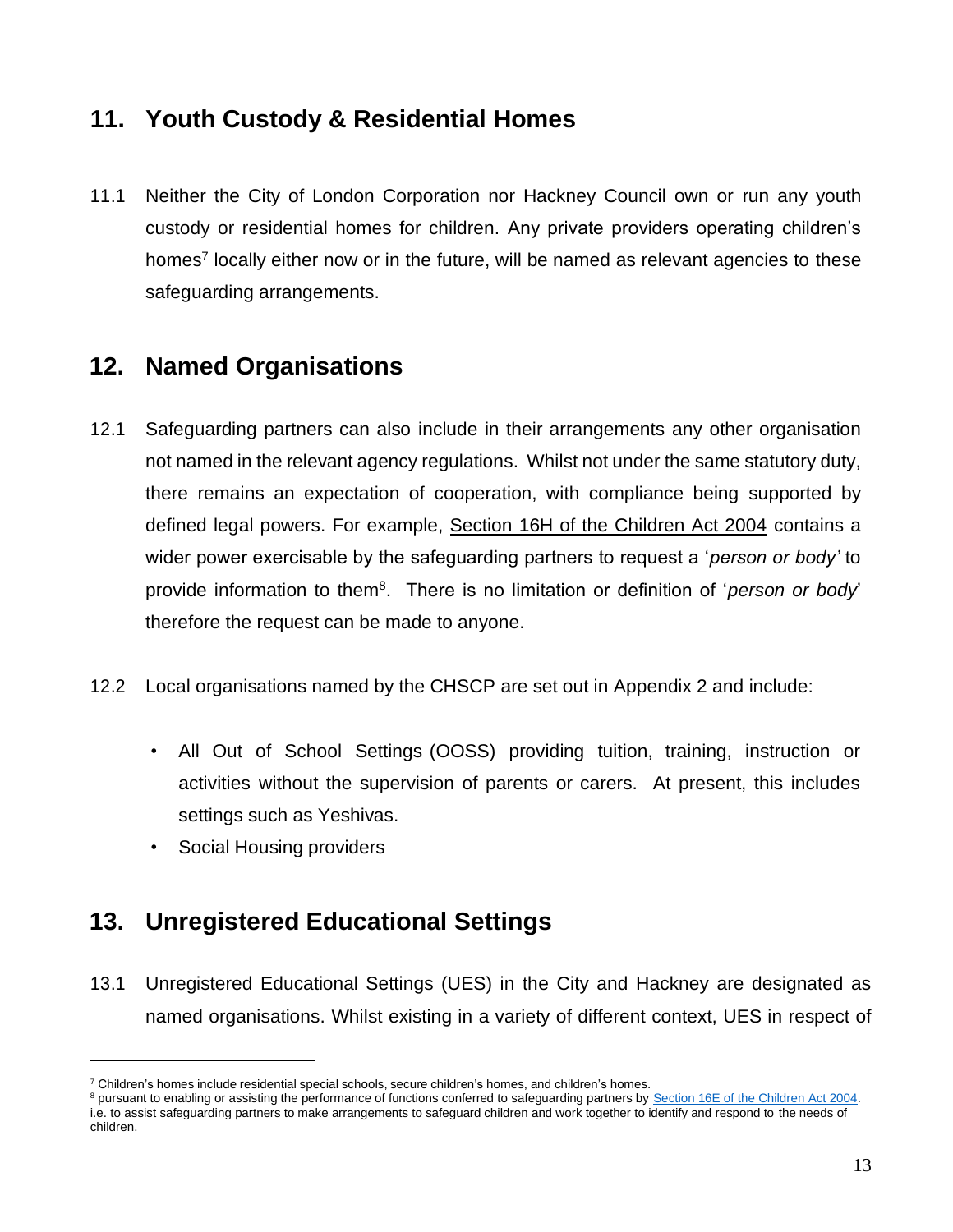the CHSCP's safeguarding arrangements chiefly (but not exclusively) relate to the education of boys within the Charedi Orthodox Jewish community in the Stamford Hill area. These settings, known as Yeshivas (and other UES) are NOT independent schools. The definition of an independent school is currently set out in section 463 of the Education Act 1996 and, in broad terms, is a school which provides full-time education for five or more pupils of compulsory school age, or one or more such pupil who has an Education and Care Plan (EHC) or is 'looked after' by a local authority.

- 13.2 They encompass settings which whilst meeting the test for being full-time and providing education to compulsory school age children, teach a curriculum that is too narrow for the setting to constitute a 'school'.
- 13.3 Large numbers of local children attend Yeshivas but remain outside the line of sight of safeguarding professionals. There is no direct mechanism to ensure that the premises within which children congregate are safe; that the infrastructure is sound; environment appropriate or that contemporary safer recruitment practices are being applied to those working frequently and routinely with children.
- 13.4 The government has set out its commitment to bring UES within a framework that requires their registration and regulation via the Schools Bill and the CHSCP expects all UES to cooperate with its safeguarding arrangements. The CHSCP has published a protocol<sup>9</sup> covering the operational framework in respect of UES in Hackney.

### <span id="page-14-0"></span>**14. Independent Scrutiny**

- 14.1 Consistent with Working Together 2018, independent scrutiny of the safeguarding arrangements in the City of London and Hackney acts as a constructive critical friend and promotes reflection to drive continuous improvement. It helps improve outcomes for children and young people.
- 14.2 The CHSCP's approach to independent scrutiny is built on the fundamental premise

<sup>9</sup> [CHSCP Hackney UES Protocol](https://www.chscp.org.uk/unregistered-educational-settings/)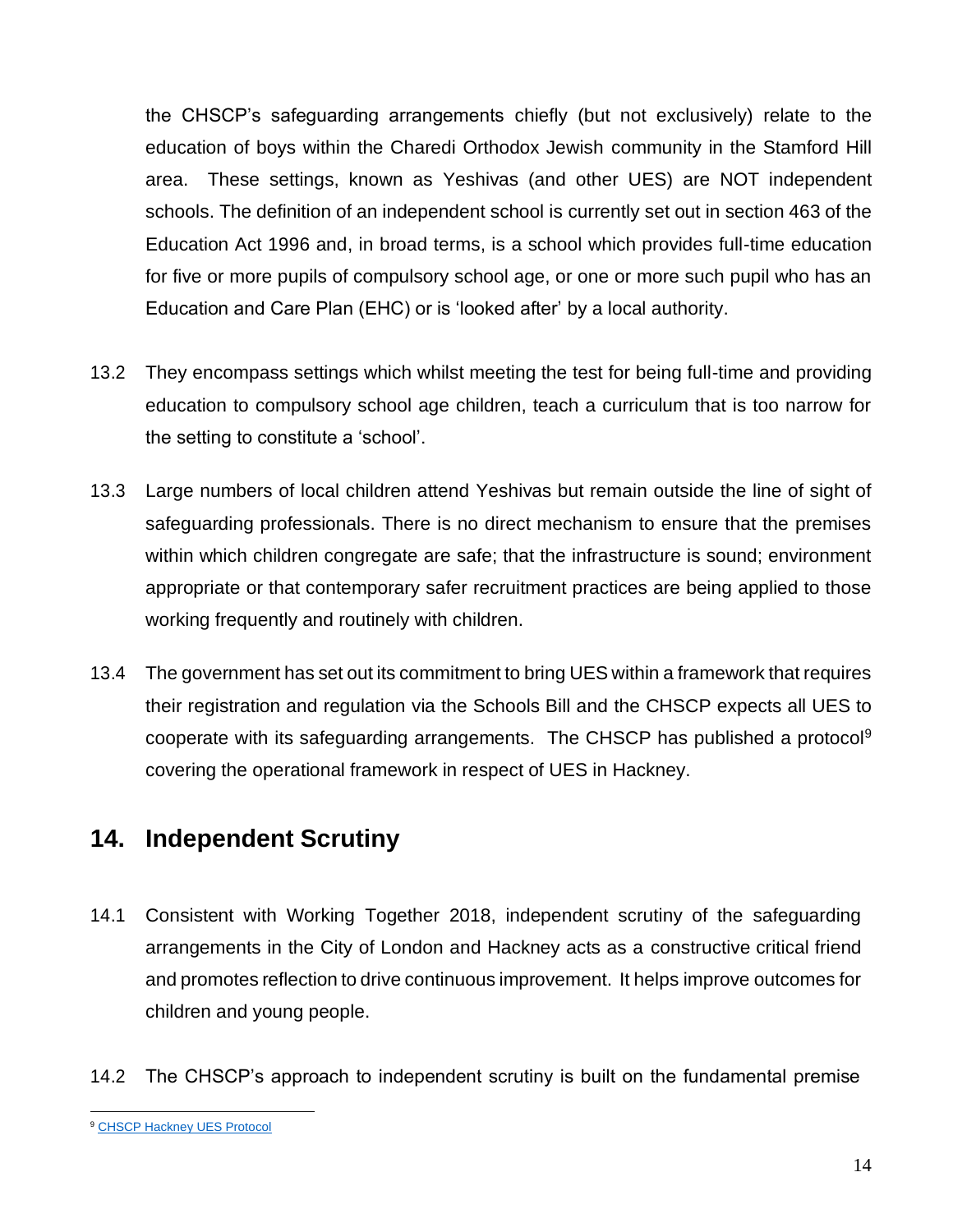that multi-agency working neither happens by itself nor via the good will of dedicated staff. Multi-agency work needs to be harnessed and driven and must at its heart be open to independent challenge to do better.

- 14.3 Local independent scrutiny in the City of London and Hackney is led by an **Independent Safeguarding Children Commissioner (ISCC)**. However, it is delivered by more than one role and one person. It is embedded in the culture of how the CHSCP operates and how cross-agency challenge from one agency to another can provide both a level of independence and the support needed for improvement. It is also part of a wider system which includes the independent inspectorates' assessment of safeguarding partners, relevant agencies, and the partnership itself via the Joint Targeted Area Inspection's regime.
- 14.4 It similarly features as a fundamental principle of the CHSCP's approach to learning and improvement, reflecting the partnership's commitment to independent challenge and support.
- 14.5 The CHSCP's independent scrutiny is focused on achieving good and safe outcomes as follows:
	- Agencies being subject to external inspection and positively responding to any findings and recommendations for practice improvement.
	- An ISCC being appointed<sup>10</sup> by safeguarding partners and given authority to coordinate the independent scrutiny of the local child safeguarding arrangements. This includes safeguarding partners granting the ISCC a '*right to roam*' and the ability to access relevant information to test the sufficiency of the CHSCP's safeguarding arrangements.
	- The ISCC will be fundamentally independent to local safeguarding partners and relevant agencies. The ISCC will also have significant experience of operating at a senior level in the strategic coordination of multi-agency services to safeguard and

<sup>&</sup>lt;sup>10</sup> Safeguarding Partners are responsible for appointing or dismissing the ISCC.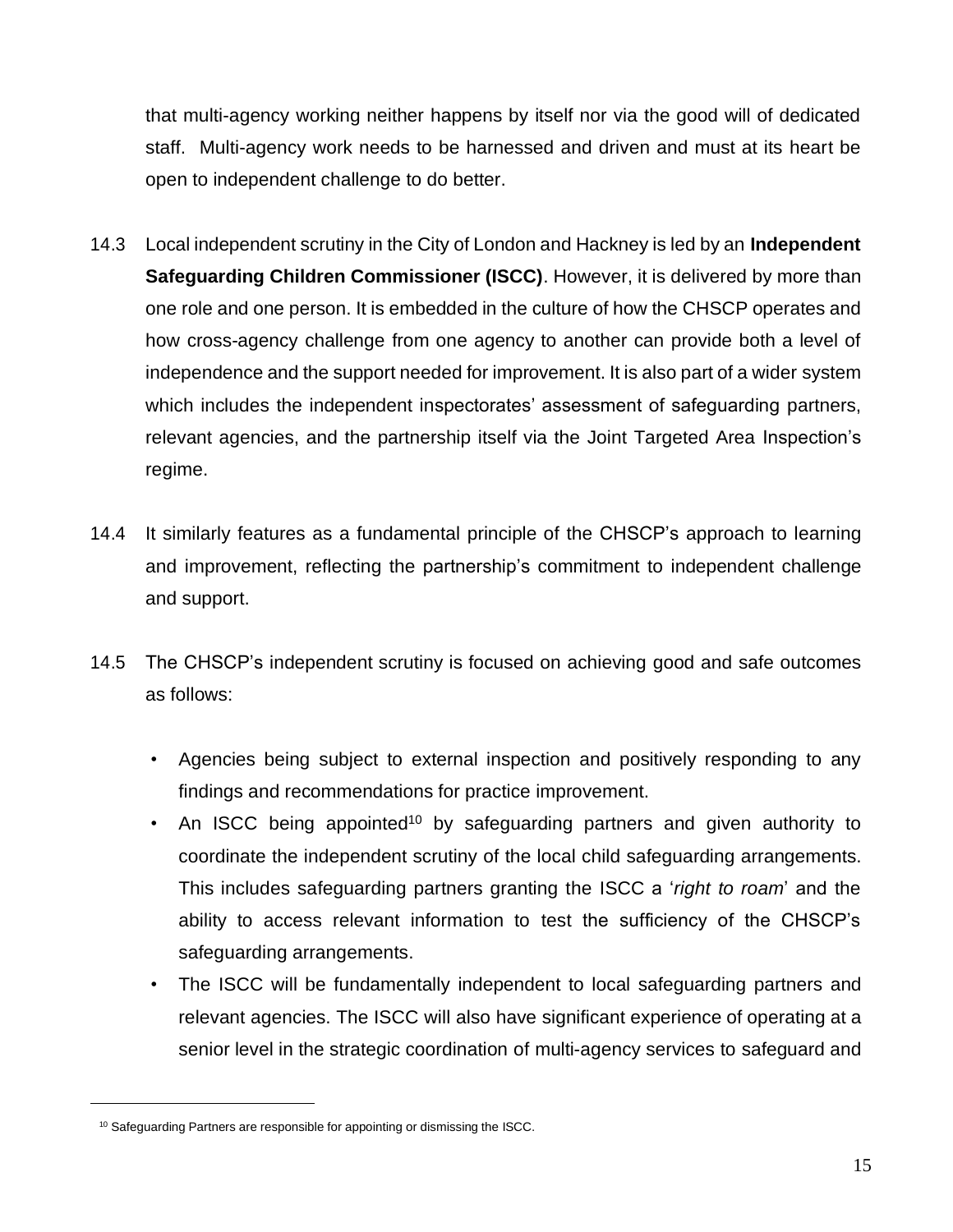promote the welfare of children.

- The ISCC providing independent leadership (through engagement, commentary,and lobbying) in respect of local matters relevant to the safeguarding of children and young people.
- The ISCC holding both safeguarding partners and relevant agencies to account for their effectiveness in safeguarding children and young people. This will ensure ongoing alignment with the existing statutory arrangements for safeguarding adult boards.
- The ISCC chairing the CHSCP Executive to ensure fundamental independence is built into the oversight of statutory safeguarding partners.
- The ISCC also chairing the Safeguarding Children Partnership Boards in the City and Hackney to facilitate meetings and hold relevant agencies to account in the context of their effectiveness and their performance against defined priorities set by safeguarding partners.
- The ISCC chairing the Case Review Sub Group to ensure fundamentally independent decision making in respect of the instigating and oversight of reviews.
- A Senior Professional Advisor (SPA) being appointed by safeguarding partners and working on behalf of the ISCC to lead the CHSCP support team.
- The SPA chairing the Quality Assurance Sub Group and being responsible for the delivery of the CHSCP's Learning and Improvement Framework.
- The ISCC providing an objective and independent assessment of the effectiveness of the safeguarding arrangements as part of an annual reporting cycle.
- The ISCC being engaged in resolving operational disputes through the CHSCP's escalation process.
- Safeguarding partners, relevant agencies and the ISCC actively strengthening networks and building opportunities for local peer review and sector-led support. Where available, this will include independent support as negotiated with safeguarding partners in other local authority areas and/or any such support coordinated via the Local Government Association and pan-London Safeguarding Children Partnership.
- The CHSCP commissioning external scrutiny as part of its Learning and Improvement Framework to help provide independent reassurance on the quality of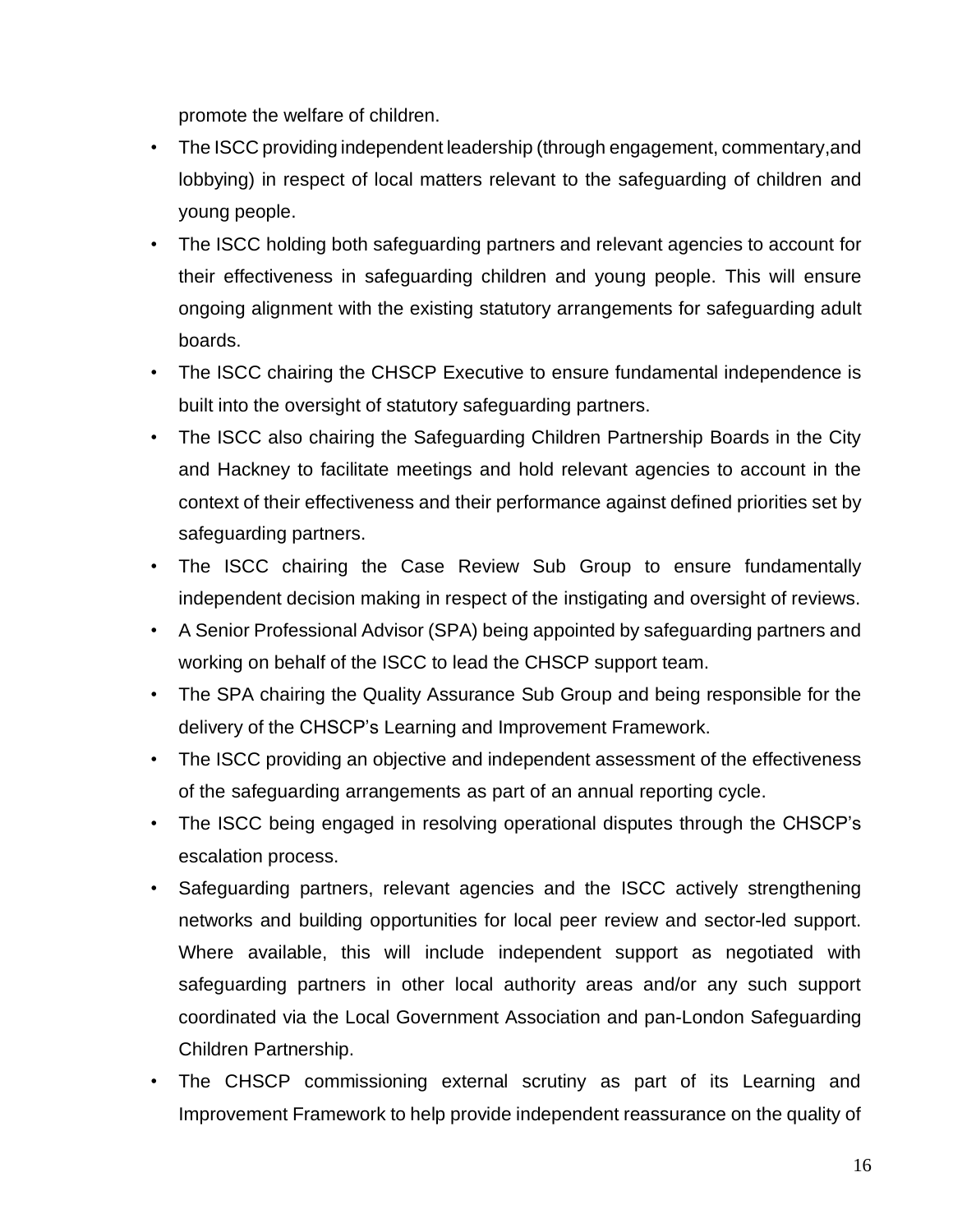practice.

• A Scrutiny Oversight Panel (SoP) meeting twice yearly to provide strategic insight, collective oversight and coordination of all scrutiny activity relating to the safeguarding children in the City of London and Hackney. The SoP is chaired by the ISCC.

### <span id="page-17-0"></span>**15. Lead Members**

15.1 Lead Members will continue to participate in the CHSCP. They will engage alongside safeguarding partners and relevant agencies as 'participant observers' (non-voting) in the Safeguarding Children Partnership Boards in the City and Hackney.

### <span id="page-17-1"></span>**16. Lay Members**

15.1 Lay members can participate in the Safeguarding Children Partnership Boards. Lay members can make links between the CHSCP and community groups, support stronger public engagement in local child safety issues and develop an improved public understanding of the local safeguarding arrangements.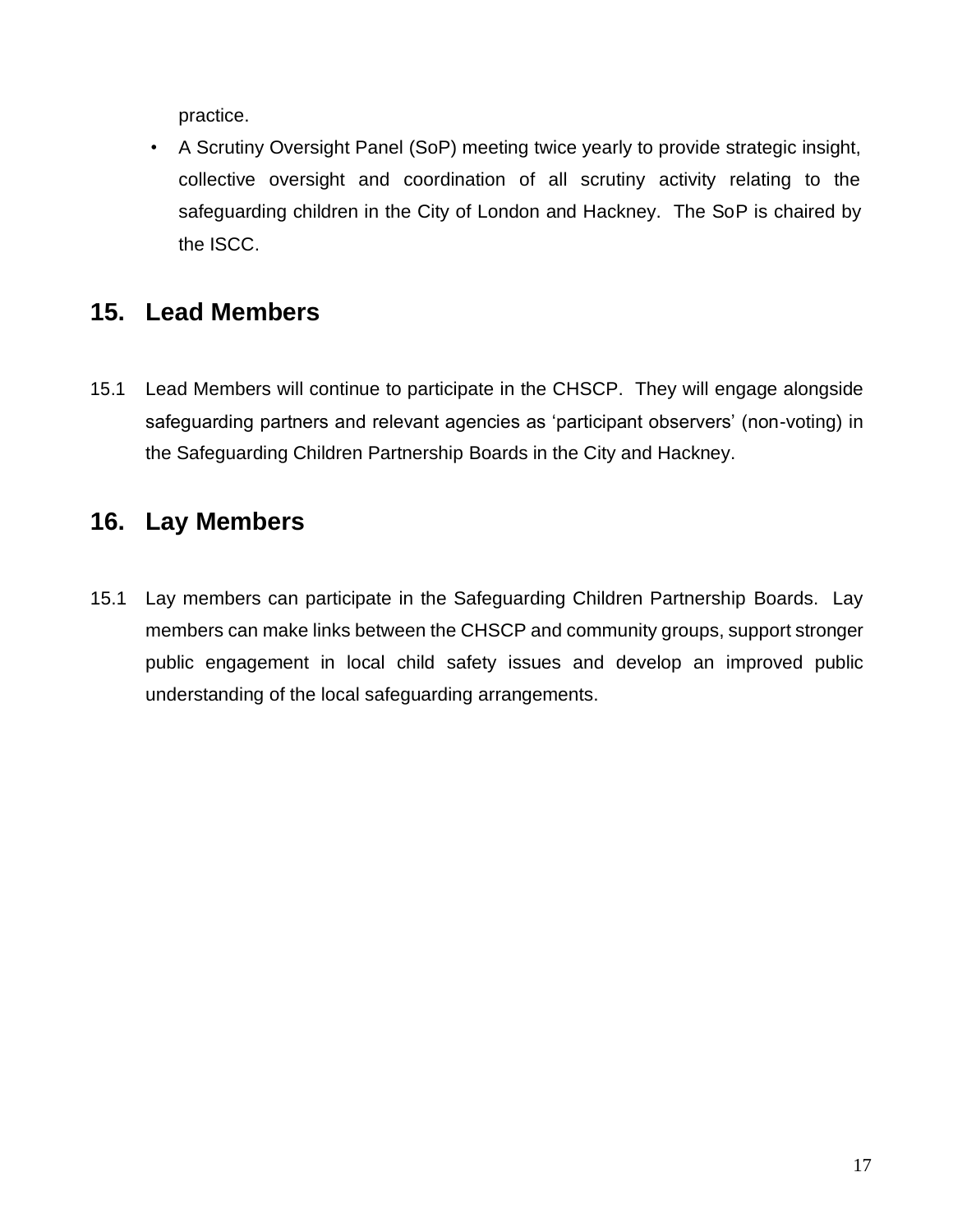### <span id="page-18-0"></span>**17. The CHSCP Structure**

17.1 The structural arrangements supporting the CHSCP have been developed to ensure that strategy can swiftly translate into the tangible actions required to maintain and improve local safeguarding practice.



#### **17.2 Statutory Safeguarding Partners – Lead Representatives**

- 17.3 The lead representatives of safeguarding partners will meet as part of a 'Safeguarding Assurance Meeting' at a minimum of twice yearly. Meetings will be chaired by the ISCC, who will also maintain contact with safeguarding partners via routine 1:1s.
- 17.4 This purpose of this meeting will be to ensure that those leaders with the statutory accountability for safeguarding children remain sighted on key areas of progress and risk.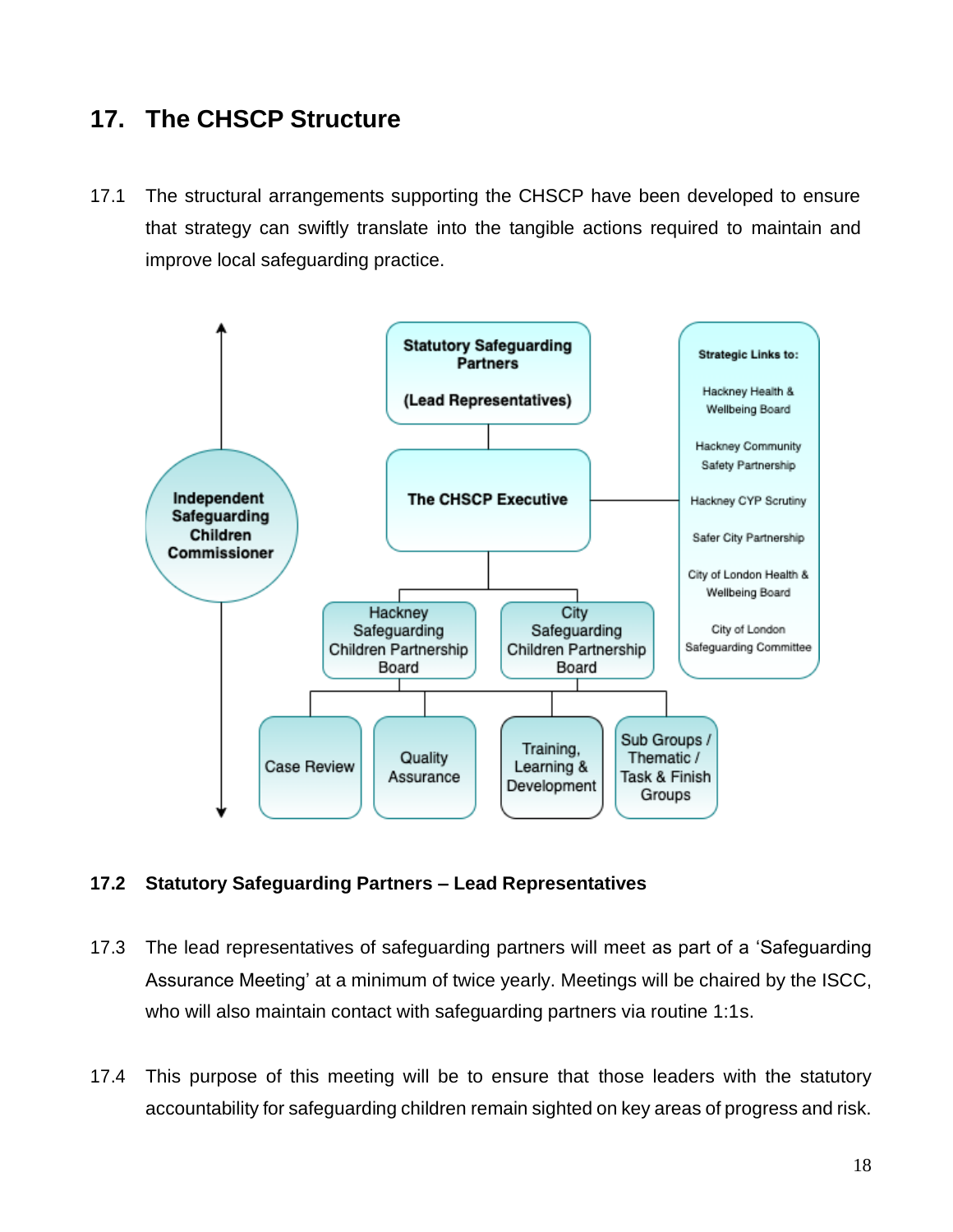### **17.5 The CHSCP Executive**

- 17.6 The following summary sets out the key functions of the CHSCP Executive.
	- The Executive comprises the statutory safeguarding partners either lead representatives or delegates.
	- The Executive meets 4 times per year as a minimum.
	- It is independently chaired by the ISCC with a nominated safeguarding partner representative being Vice-Chair (Vice-Chairs rotate annually)
	- The Executive is accountable for the delivery against statutory and local requirements and provides the overarching leadership, strategy, and governance framework for the CHSCP's safeguarding arrangements.
	- The Executive leads on the business plan development for the partnership, agreeing priorities and monitoring progress via formal updates and the ongoing maintenance of a risk register.

### **17.7 The CHSCP Safeguarding Children Partnership Boards**

- 17.8 The following summary sets out the key functions of the Safeguarding Children Partnership Boards operating in the City of London and Hackney.
	- The Safeguarding Children Partnership Boards comprise representatives from safeguarding partners and several relevant agencies and named / designated professionals.
	- Other relevant agencies will be invited to participate / engage in the Safeguarding Children Partnership Boards as and when required.
	- The Safeguarding Children Partnership Boards meet at a minimum of quarterly.
	- They are independently chaired by the ISCC with a nominated safeguarding partner representative being Vice-Chair (Vice-Chairs rotate annually)
	- The Safeguarding Children Partnership Boards are responsible for delivering the CHSCP business plan and mitigating any identified risks.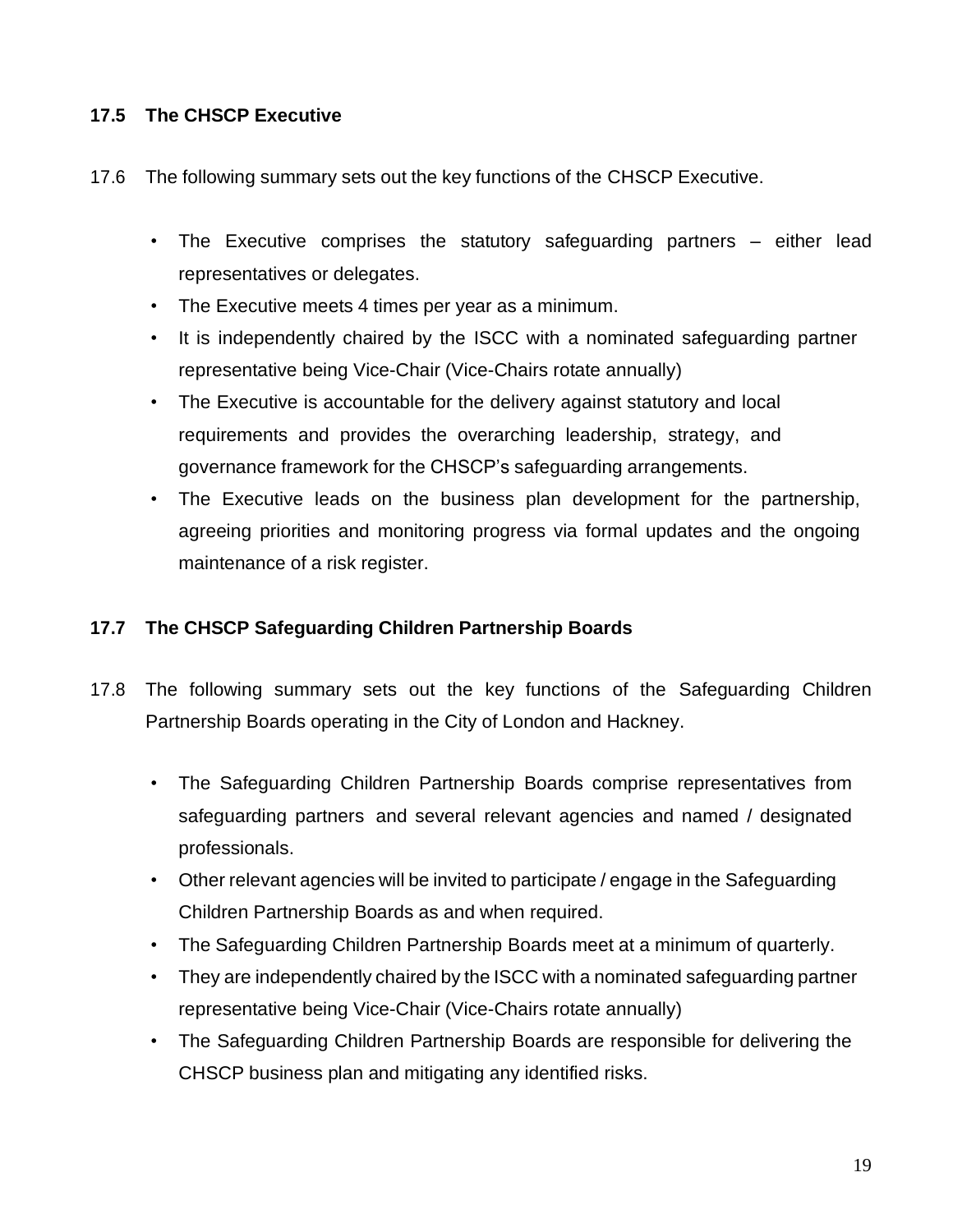### **17.9 Sub Groups / Thematic Groups / Task & Finish Groups**

- 17.10 Safeguarding partners will create (and dissolve) sub-groups as necessary. Safeguarding partners will also create (and dissolve) thematic or 'task and finish' groups to manage key pieces of development work. The CHSCP will operate with the following core sub groups:
	- **Case Review**
	- **Quality Assurance**
	- **Training, Learning & Development**
- 17.11 The CHSCP will also operate / oversee the following standing *thematic groups*:
	- **Safeguarding Adolescents Steering Group (City of London and Hackney)**
	- **Early Help (City of London and Hackney)**
	- **The Hackney MASH Steering Group**
	- **The City of London Safeguarding Education Forum**
- 17.12 Each group will work to agreed terms of reference and be chaired by a safeguarding partner representative, the ISCC or the SPA. The frequency of meetings will depend upon the nature of the work being undertaken, but it is generally expected that groups will meet between six to eight times a year and no less than four.

# <span id="page-20-0"></span>**18. Funding**

18.1 Funding arrangements for the CHSCP are reviewed and set annually by safeguarding partners.

# <span id="page-20-1"></span>**19. Annual Reporting**

19.1 Safeguarding partners will be responsible for producing and publishing an annual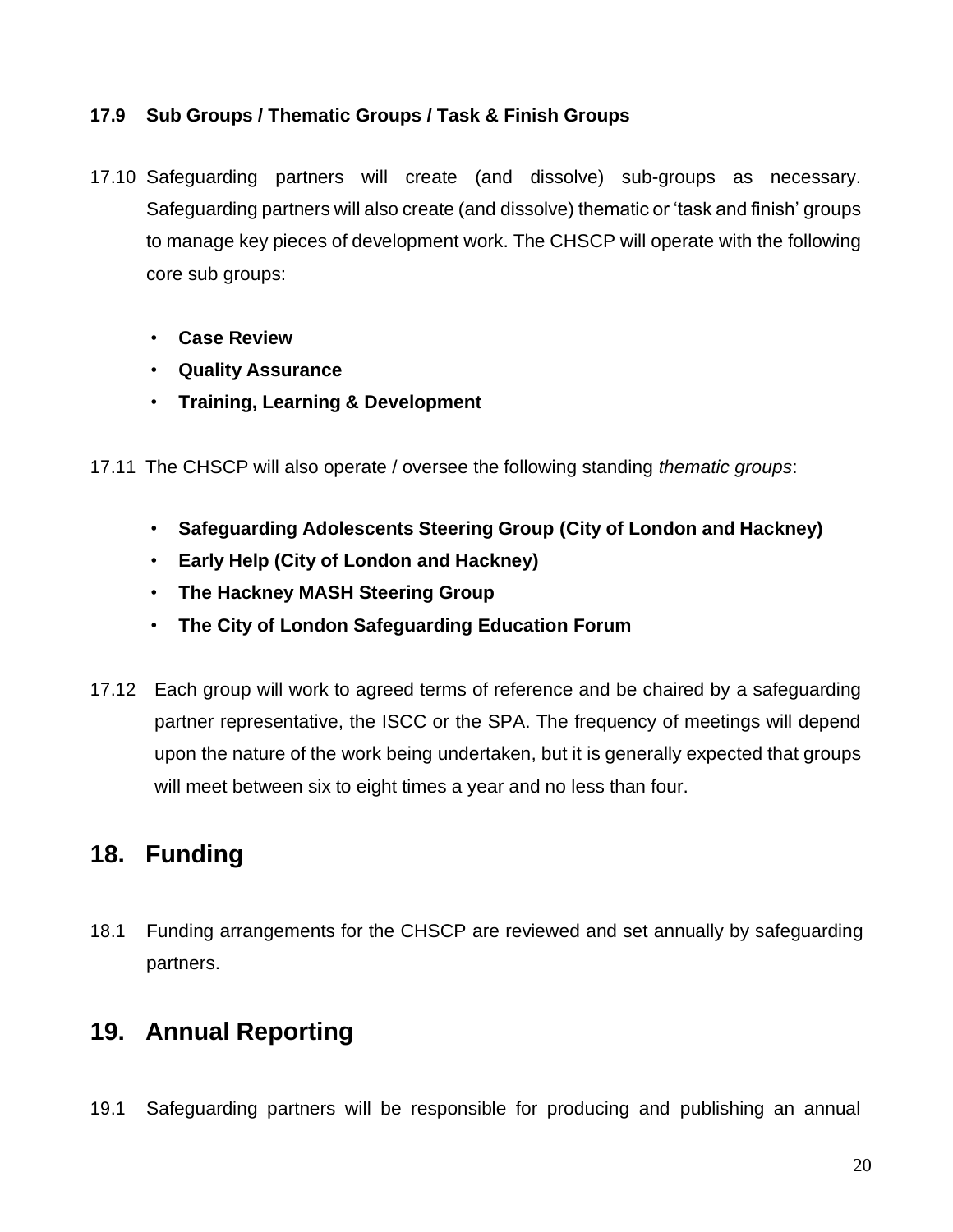report. The report will set out what they have done as a result of the arrangements, including on child safeguarding practice reviews, and how effective these arrangements have been in practice. Annual reporting will align with the lessons for improvement identified by the What Works Centre and the Child Safeguarding Practice Review Panel.<sup>11</sup> The report will also cover:

- The **evidence, assurance, learning** and **impact** of the work of the CHSCP, including training, on outcomes for children and families from early help to lookedafter children and care leavers.
- An analysis of any areas where there has been little or no evidence of progress on agreed priorities.
- A record of decisions and actions taken by the partners in the report's period (or planned to be taken) to implement the recommendations of any local and national child safeguarding practice reviews, including any resulting improvements.
- Ways in which the partners have sought and utilised feedback from children and families to inform their work and influence service provision.

### <span id="page-21-0"></span>**20. Learning and Improvement Framework**

- 20.1 The CHSCP operates a learning and improvement framework to enable agencies to be clear about their responsibilities, to learn from experience and improve practice. The ISCC is responsible for the implementation and oversight of the learning and improvement framework through the Quality Assurance Group. This ensures fundamental transparency on the interpretation and analysis of key safeguarding information, leading to meaningful challenge, change and impact in respect of performance and practice improvement. The framework includes:
	- Capturing the voices of the child, family, and community.
	- Learning from reviews of practice.
	- Auditing.

<sup>11</sup> [Analysis of Safeguarding Partners' Yearly Annual Reports 2019-20](https://whatworks-csc.org.uk/research-report/analysis-of-safeguarding-partners-yearly-reports-2019-2020/)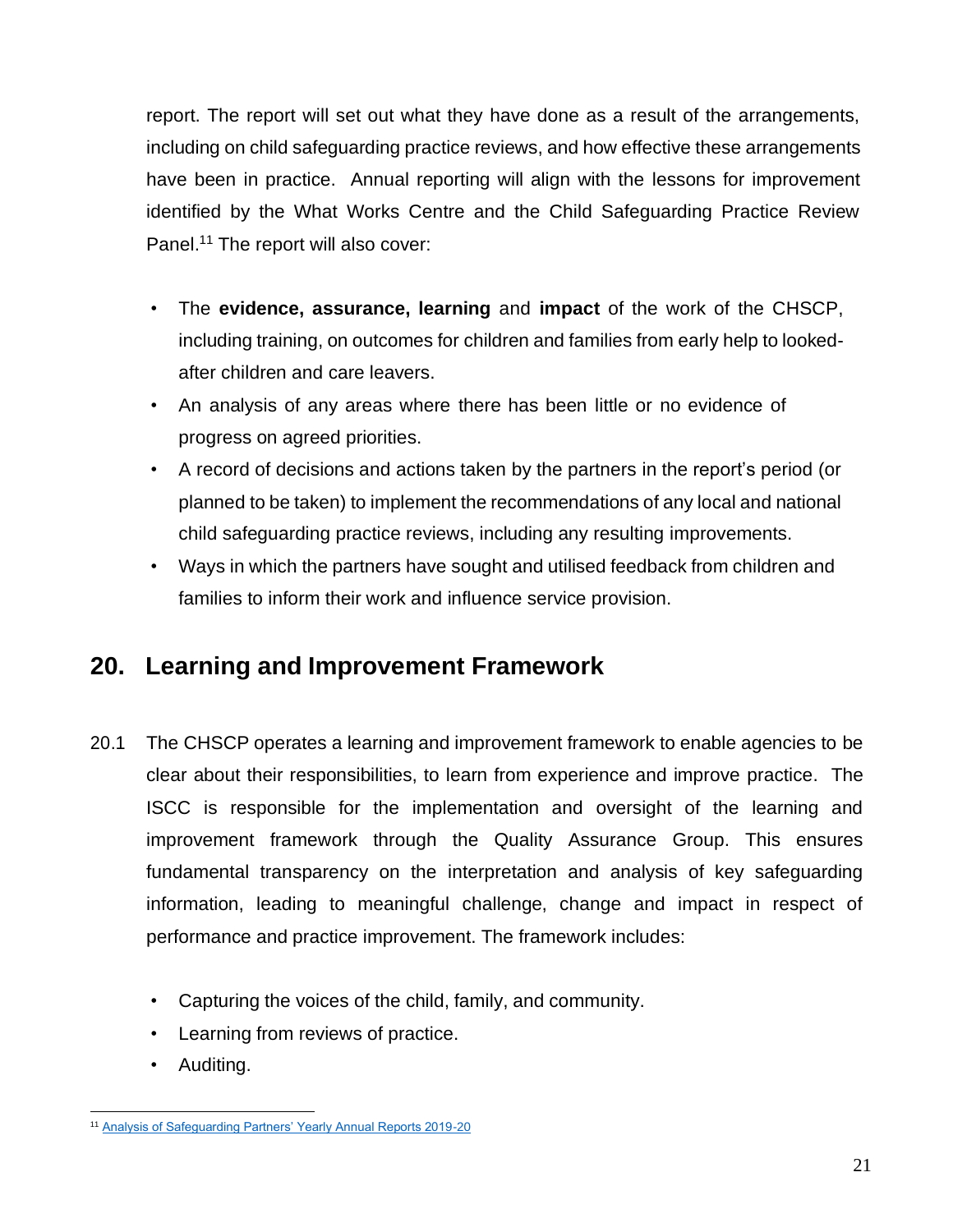- Using data and intelligence to monitor performance.
- Capturing front-line Intelligence.
- Using external learning to improve local practice.

# <span id="page-22-0"></span>**21. The Voice of the Child, Family & Community**

- 21.1 An effective approach to learning includes capturing the views and experiences of those directly or indirectly engaged with local services and using this intelligence to both inform and improve safeguarding practice.
- 21.2 There is already a wide range of information already collected from children, young people, families, and communities by safeguarding partners and relevant agencies. The CHSCP will not duplicate this activity, but systematically gather this intelligence and use it to influence the design and delivery of services relating to safeguarding children and young people.
- 21.3 At the heart of this work is trying to understand what children and families themselves believe could have made a positive impact on their lives had agencies worked differently or indeed, what worked well, so this can be sustained.
- 21.4 All organisations to whom these arrangements apply will be expected to help facilitate access to children and young people as part of any targeted engagement activity agreed by the CHSCP.

# <span id="page-22-1"></span>**22. Local Child Safeguarding Practice Reviews**

- 22.1 Reviews of serious child safeguarding cases, at both local and national level, can help identify learning and areas for improvement to the safeguarding system for children and young people.
- 22.2 Serious child safeguarding cases are those in which the abuse or neglect of a child is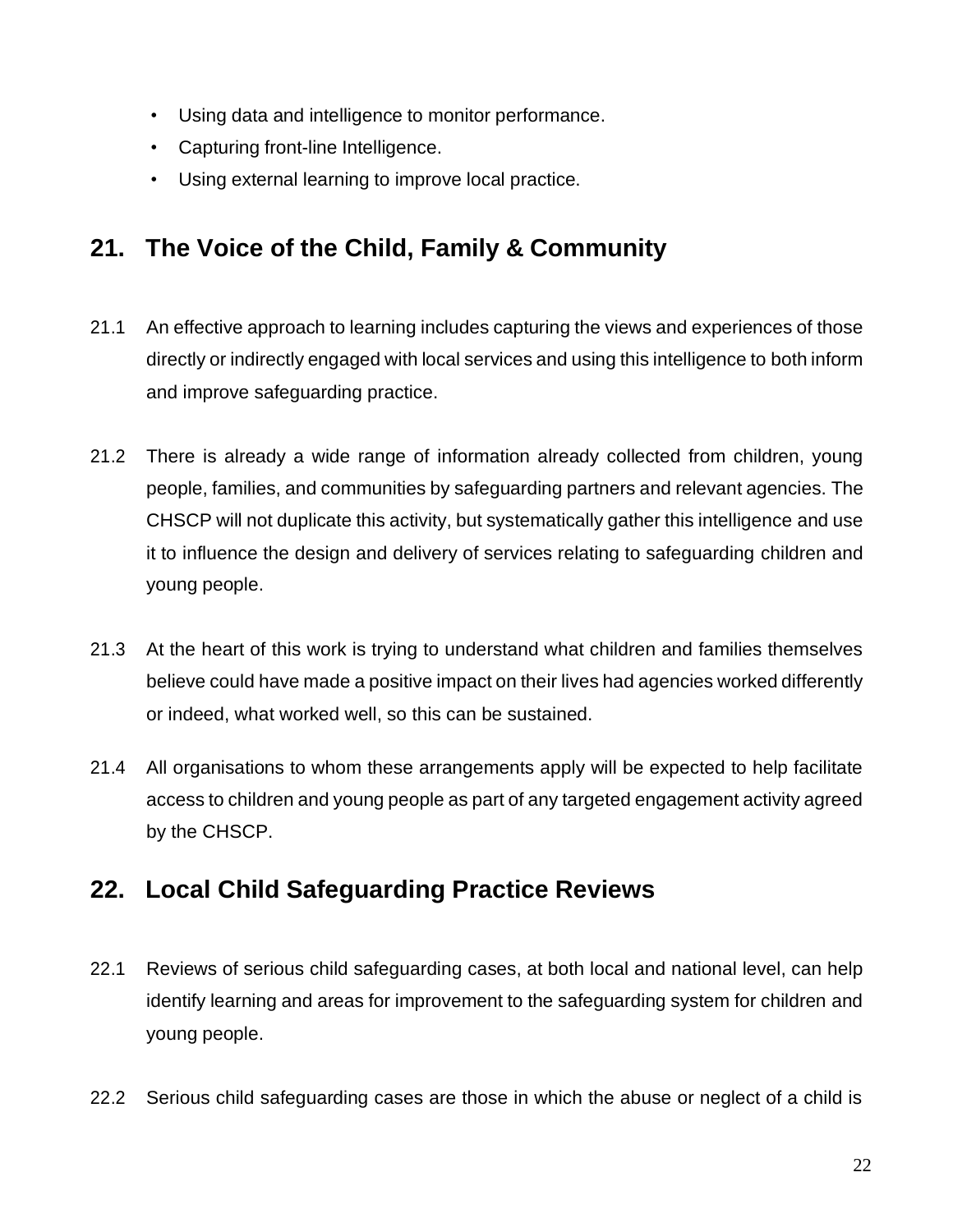known or suspected, and the child has died or been seriously harmed.

22.3 Serious harm includes (but is not limited to) serious and/or long-term impairment of a child's mental health or intellectual, emotional, social, or behavioural development. It also covers impairment of physical health<sup>12</sup>. This is not an exhaustive list. When making decisions, judgment should be exercised in cases where impairment is likely to be longterm, even if this is not immediately certain. Even if a child recovers, including from a one-off incident, serious harm may still have occurred.

### **22.4 Identification and Notification of Incidents**

- 22.5 The Child Safeguarding Practice Review Panel (the Panel) must be notified by a local authority when it is known or suspected that a child has been abused or neglected and either:
	- *a) the child dies or is seriously harmed in the local authority's area, or*
	- *b) while normally resident in the local authority's area, the child dies or is seriously harmed outside England.*
- 22.6 The duty to notify the Panel rests with the City of London Corporation and Hackney Council. However, any person or organisation with statutory or official duties or responsibilities relating to children can recommend a case be considered for a child safeguarding practice review.
- 22.7 The relevant local authority must notify the Panel of any incident that meets the notification criteria within five working days of becoming aware that the incident has occurred. Notification will be undertaken using the approved online notification process.
- 22.8 The local authority will also report the event to all the safeguarding partners in their area (and in other areas if appropriate), the CHSCP support team and the ISCC within five

 $12$  Child perpetrators may also be the subject of a review, if the definition of 'serious child safeguarding case' is met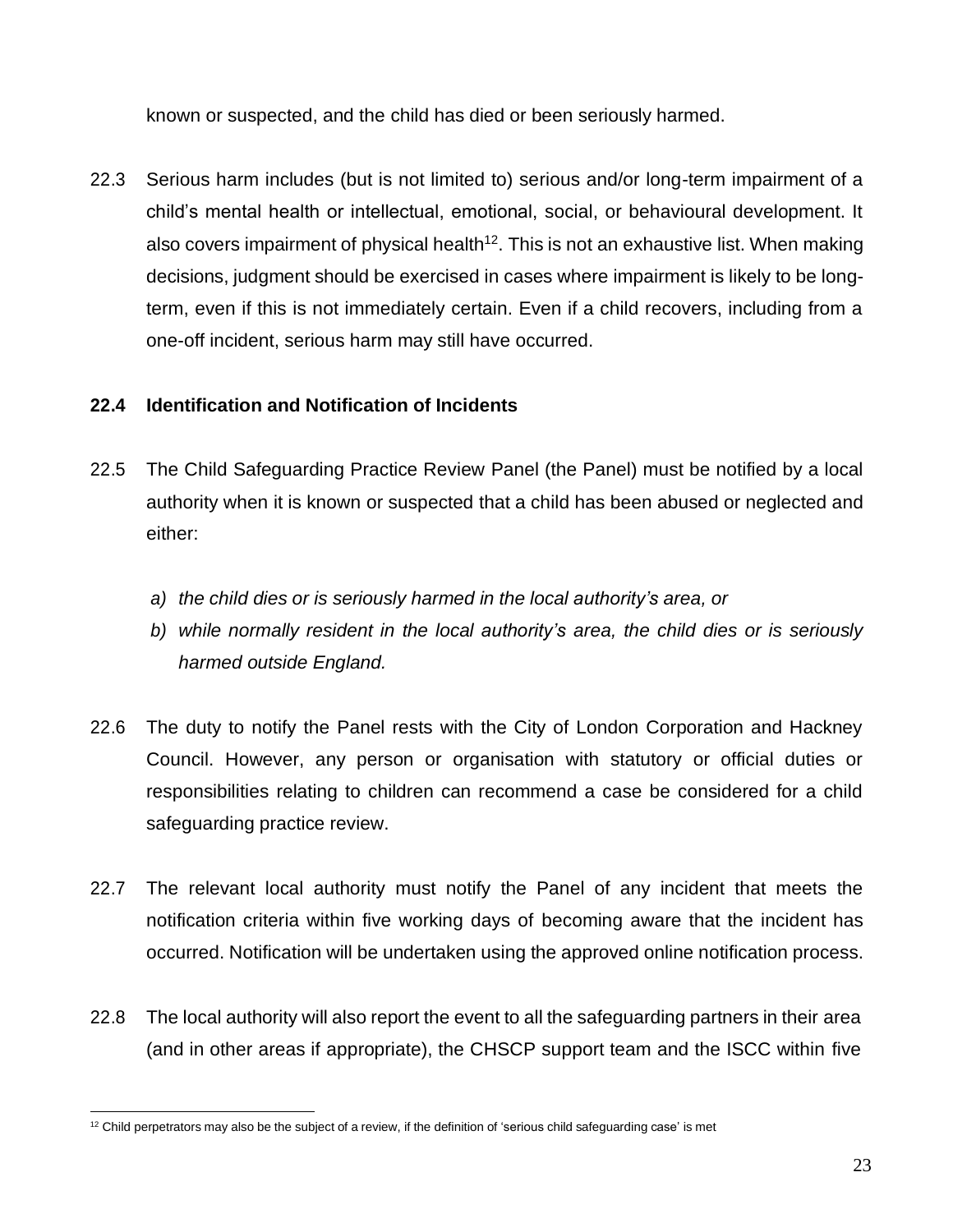working days.

22.9 The local authority must notify the Secretary of State and Ofsted where a looked after child has died, whether or not abuse or neglect is known or suspected.

### **22.10 The Rapid Review**

- 22.11 Following formal notification to the Panel or the raising of a case for consideration by another agency, the CHSCP's SPA will lead on the completion of a Rapid Review. The Rapid Review will be overseen by the ISCC. The ISCC has locally delegated authority from the safeguarding partners to independently determine whether a local child safeguarding practice should be instigated. Safeguarding partners ratify the decision of the ISCC. These arrangements promote a system that maintains transparency at its heart, without diluting the statutory accountability of safeguarding partners.
- 22.12 If a child or young person has died, the Rapid Review process may form part of the Joint Agency Response (JAR) meeting held following the unexpected death of a child. This will only take place where the SPA is chairing the JAR meeting.
- 22.13 The Rapid Review will address the following:
	- The facts about the case, as far as they can be readily established at the time.
	- Whether there is any immediate action needed to ensure children's safety and share any learning appropriately.
	- The potential for identifying improvements to safeguard and promote the welfare of children.
	- What steps they should take next, including whether or not to undertake a child safeguarding practice review.
- 22.14 The content of the Rapid Review will be agreed by the ISCC, shared with safeguarding partners and submitted to the Panel within 15 working days. The Rapid Review will include the decision about whether a local child safeguarding practice review is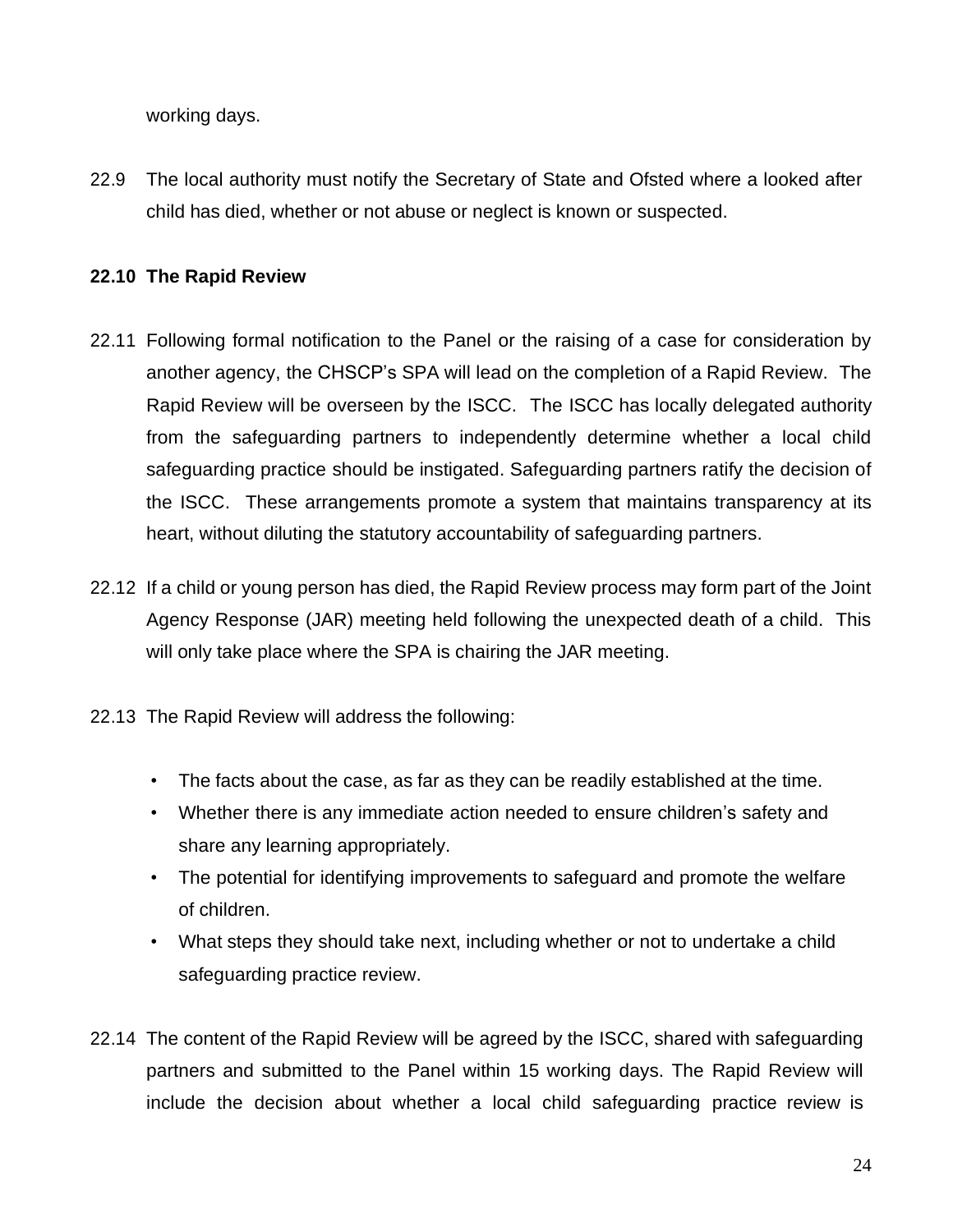appropriate. It will set out an opinion as to whether a national review may be appropriate.

22.15 Any disagreements about the decision to instigate a review will be managed via an extraordinary meeting of the ISCC and safeguarding partners. Where one or more safeguarding partner disagrees with the decision to instigate a review, this will be managed via an extraordinary meeting of the ISCC and the CHSCP Executive. This meeting will be held within the 15 day timescale for submitting the Rapid Review report to the Child Safeguarding Practice Review Panel.

#### **22.16 Guidance on decision making**

- 22.17 In determining whether or not a local child safeguarding practice review is required, the following criteria must be considered:
	- The case highlights or may highlight improvements needed to safeguard and promote the welfare of children, including where those improvements have been previously identified.
	- The case highlights or may highlight recurrent themes in the safeguarding and promotion of the welfare of children.
	- The case highlights or may highlight concerns regarding two or more organisations or agencies working together effectively to safeguard and promotethe welfare of children.
	- The case is one which the Child Safeguarding Practice Review Panel have considered and concluded a local review may be more appropriate.
- 22.18 The following circumstances should also be considered:
	- Where the safeguarding partners have cause for concern about the actions of a single agency.
	- Where there has been no agency involvement, and this gives the safeguarding partners cause for concern.
	- Where more than one local authority, police area or clinical commissioninggroup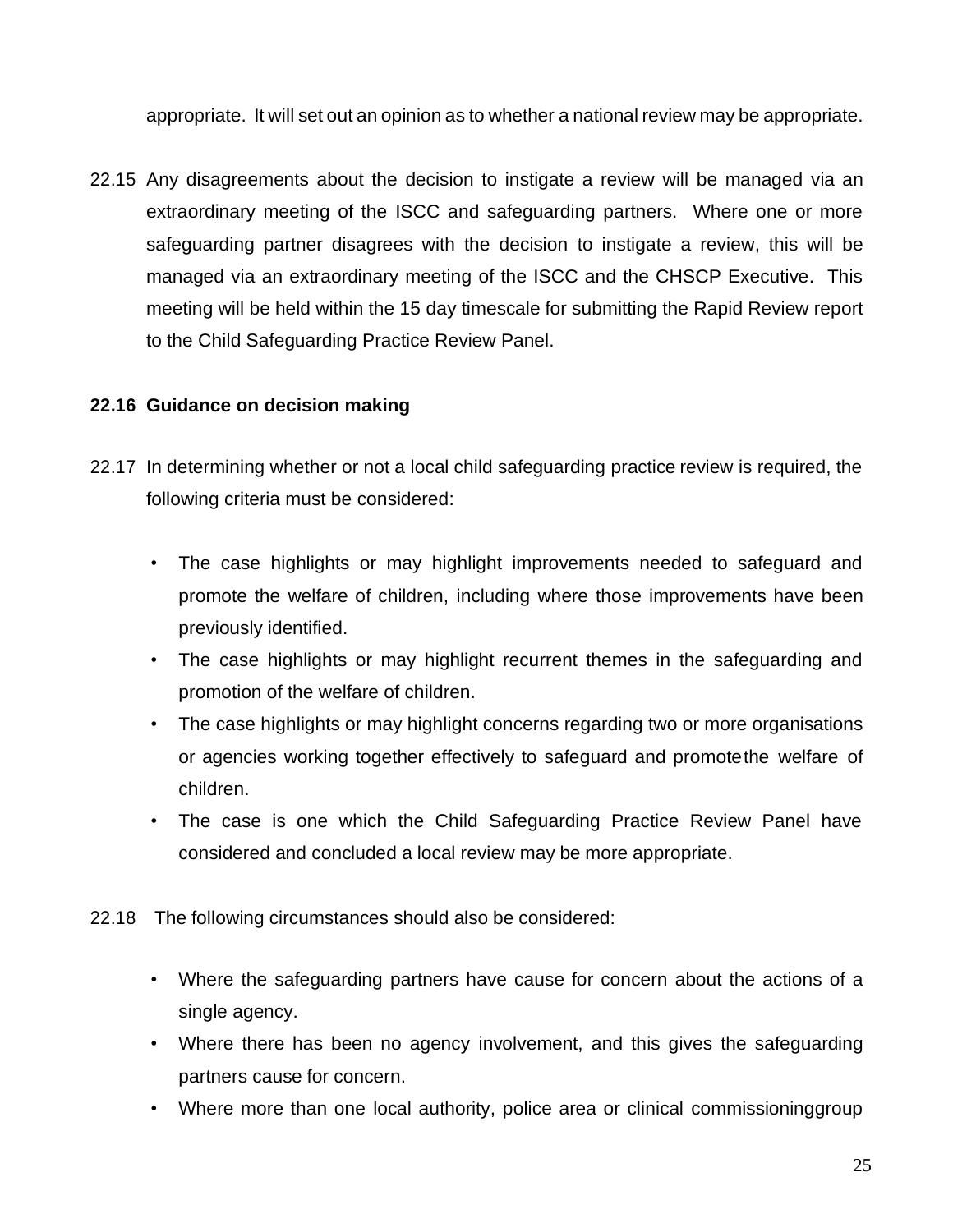is involved, including in cases where families have moved around.

- Where the case may raise issues relating to safeguarding or promoting the welfare of children in institutional settings<sup>13</sup>.
- 22.19 Some cases may not meet the definition of a 'serious child safeguarding case', but nevertheless raise issues of importance to the City of London and /or Hackney. This might include cases where there has been good practice, poor practice or where there have been '*near-miss'* events. In these or other circumstances, whilst a notification is not needed, a local child safeguarding practice review can be initiated. Such cases can be brought to the attention of the Case Review Sub Group by submitting a *['Case for](https://www.chscp.org.uk/case-reviews/)  [Consideration'](https://www.chscp.org.uk/case-reviews/)* form.

### **22.20 The Panel Response to the Rapid Review**

22.21 The response of the Panel to the Rapid Review will be reported back to the ISCC and safeguarding partners. Should the Panel disagree with the decision of the Rapid Review, the ISCC and safeguarding partners will consider the Panel's rationale and review the initial decision.

### **22.22 Engaging the Child / Family**

- 22.23 The outcome and rationale for any decision on whether or not to conduct a local child safeguarding practice review will be communicated in writing to the child/family concerned by the CHSCP support team.Where possible this will also be provided in person through the practitioner currently working with the family (social worker/police officer).
- 22.24 Where there are ongoing criminal investigations or pending criminal proceedings, the decision about how and when to notify the family needs to involve both the police and the Crown Prosecution Service as appropriate.

<sup>&</sup>lt;sup>13</sup> Includes children's homes (including secure children's homes) and other settings with residential provision for children; custodial settings where a child is held, including police custody, young offender institutions and secure training centres; and all settings where detention of a child takes place, including under the Mental Health Act 1983 or the Mental Capacity Act 2005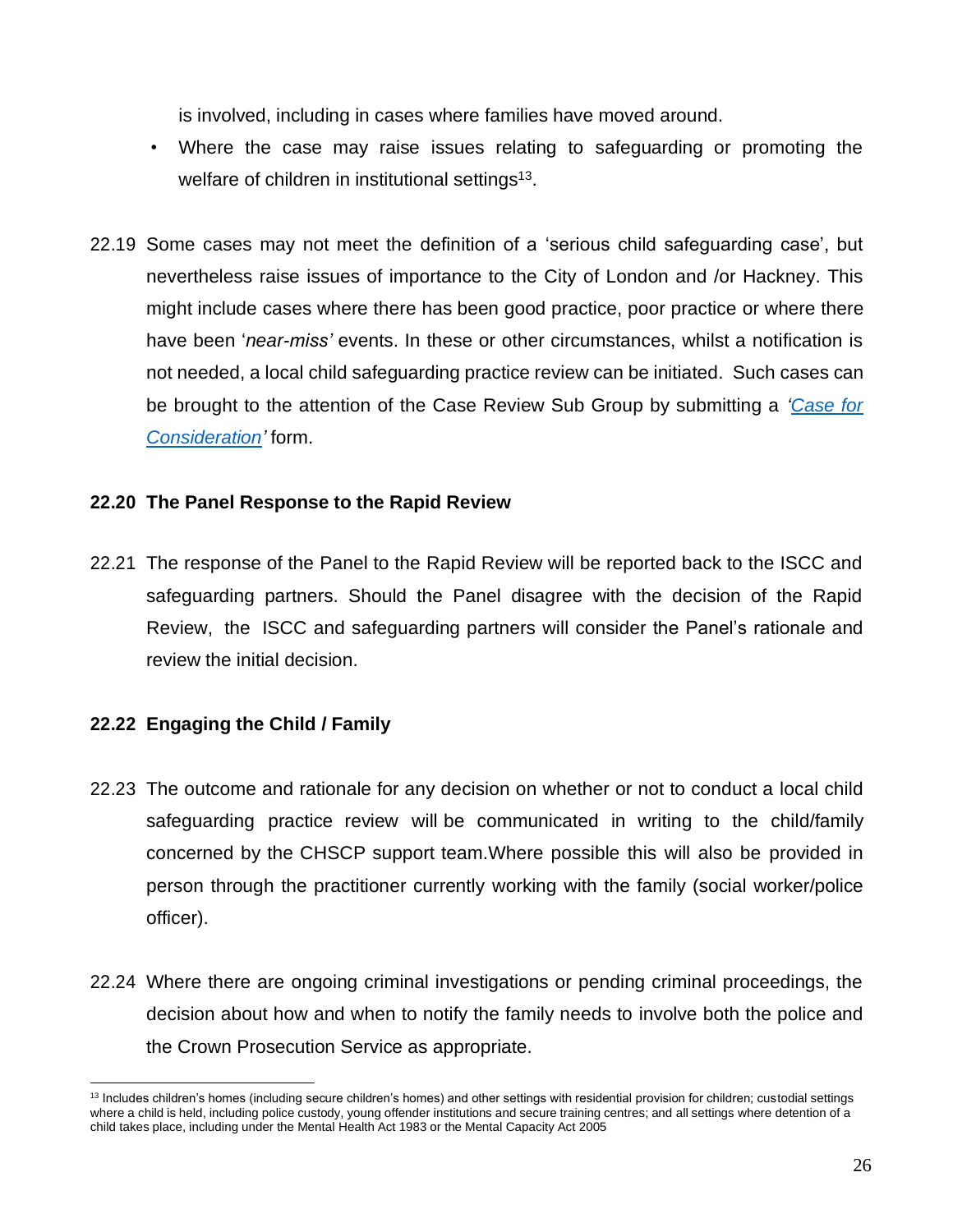#### **22.25 Timescales**

- 22.26 Reviews will be completed and published within six months unless there are extenuating circumstances such as an ongoing criminal investigation, inquest, or future prosecution.
- 22.27 Any delay to the completion or publication of a review recommended will be approved by the ISCC and CHSCP Executive. The reasons will be notified to the Child Safeguarding Practice Review Panel and Secretary of State.

#### **22.28 Publication**

- 22.29 Where publishable, final reports should be sent to the Panel, the Secretary of State for Education and Ofsted no later than seven working days before publication.
- 22.30 In some circumstances, it may be inappropriate to publish a review report. In such circumstances. The ISCC will set out for the Panel and Secretary of State the justification for any decision not to publish either the full report or information relating to improvements.
- 22.31 Publication of local child safeguarding practice review will be via the CHSCP's website. The report will also be submitted to the NSPCC's national case review repository, where case reviews remain available electronically for five years.

### **22.32 Disseminating and Embedding Learning**

- 22.33 Disseminating and embedding learning is an important part of supporting a culture of continuous improvement. Senior leaders across all organisations will be expected to drive a culture whereby learning is effectively disseminated and embedded into the day to day practice of front-line staff. Key learning will be delivered by the following mechanisms.
	- The CHSCP training programme and annual conference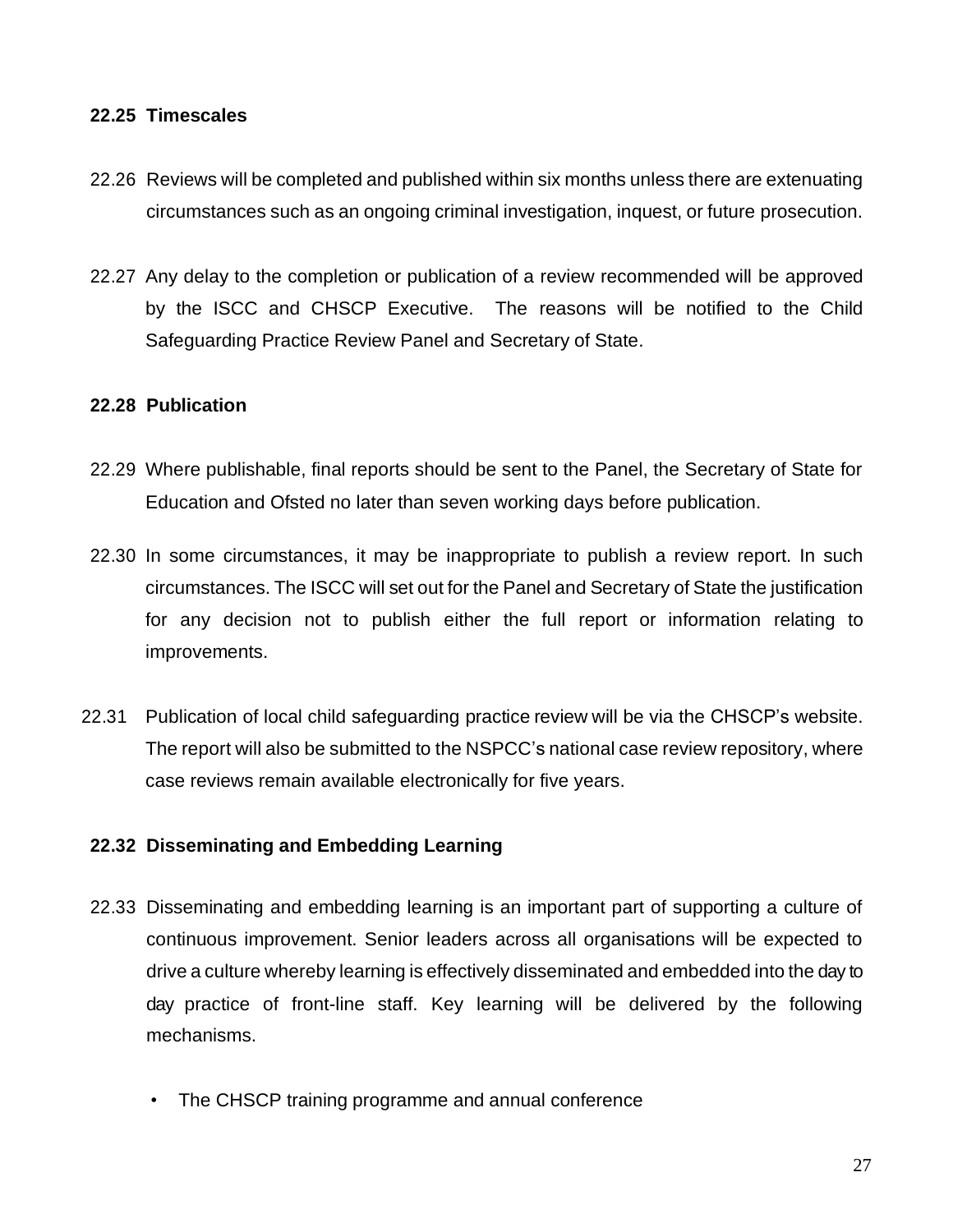- Single agency training
- CHSCP TUSK (Things You Should Know) briefings
- Single agency briefings
- Campaigns and promotional material
- Communications through CHSCP Web / Twitter
- Publication of reviews and hosting of learning seminars
- The CHSCP annual report
- Policy and protocol development
- Reflective practice and supervision of staff and volunteers
- Service team meetings that focus on how identified improvements will be implemented

# <span id="page-28-0"></span>**23. Auditing**

- 23.1 Having a systematic auditing process in place allows the CHSCP to monitor the quality of practice and judge where there is a need to target areas for development. Auditing provides one of the best learning opportunities for both workers and organisations. It both assesses and measures the quality of professional practice and tests:
	- Whether the child / young person's voice has been heard through intervention.
	- Whether multi-agency practice is making a difference for children, young people, and their families.
	- Whether practice is actively anti-racist and demonstrates practitioners recognising racism, doing something about it, improving outcomes for children and identifying whether any further response is needed.
	- Whether or not what is happening ought to be happening
	- Whether current practice meets required standards, procedures, and published guidelines
	- Whether current evidence about good practice is being applied.
- 23.2 As a minimum, the CHSCP will engage the following auditing processes: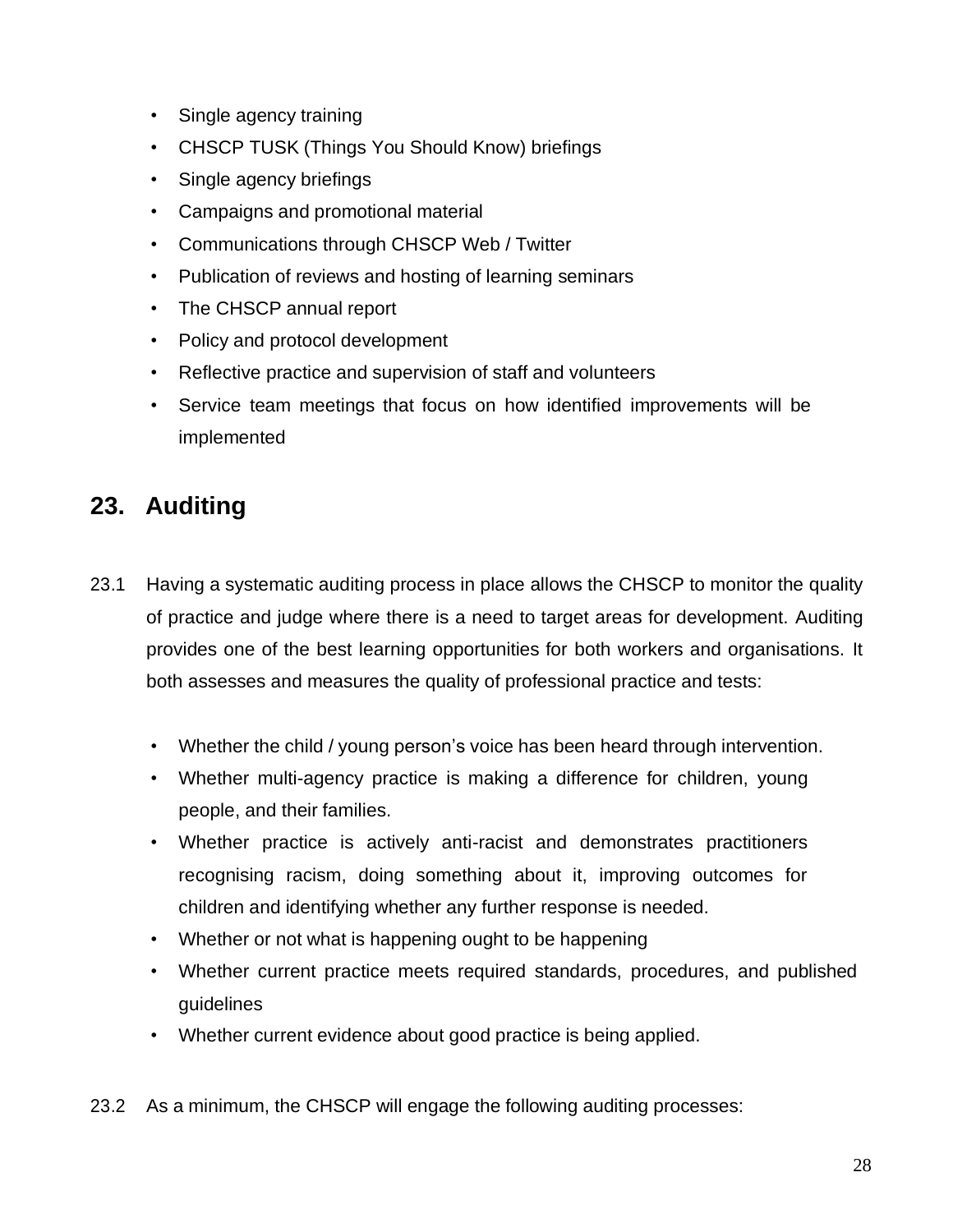#### **23.3 Multi-Agency Case Audits**

- 23.4 *Multi-Agency Case Audits* (MACAs) provide a valuable means of identifying key lessons for improvement alongside informing the CHSCP about the effectiveness of frontline practice.
- 23.5 The CHSCP maintains a MACA programme that will run throughout the year. MACAs are formally scheduled and involve a multi-agency team auditing several cases / themes following a set structure. The selection of themes for audit are guided by the local intelligence; including professional knowledge and feedback from children, families and communities that identifies possible practice issues.
- 23.6 Frontline practitioners and managers are involved. Parents and young people will be involved wherever possible. The MACA process focuses on the child's lived experience, the quality and impact of practice and involves 'appreciative elements', that highlight what worked well in cases as well as areas for action.
- 23.7 Lessons and recommendations for practice improvement are identified and reported to safeguarding partners and relevant agencies via the Quality Assurance Sub Group.

### **23.8 Single-Agency Audits**

23.9 Multi-agency audits are complimentary to *single agency case auditing* undertaken by safeguarding partners and relevant agencies as part of their internal assurance processes. Relevant findings and recommendations are reported to the Quality Assurance Sub Group.

#### **23.10 External Auditing**

23.11 The CHSCP may, on occasions, commission *external auditing* as part of its approach to independent scrutiny.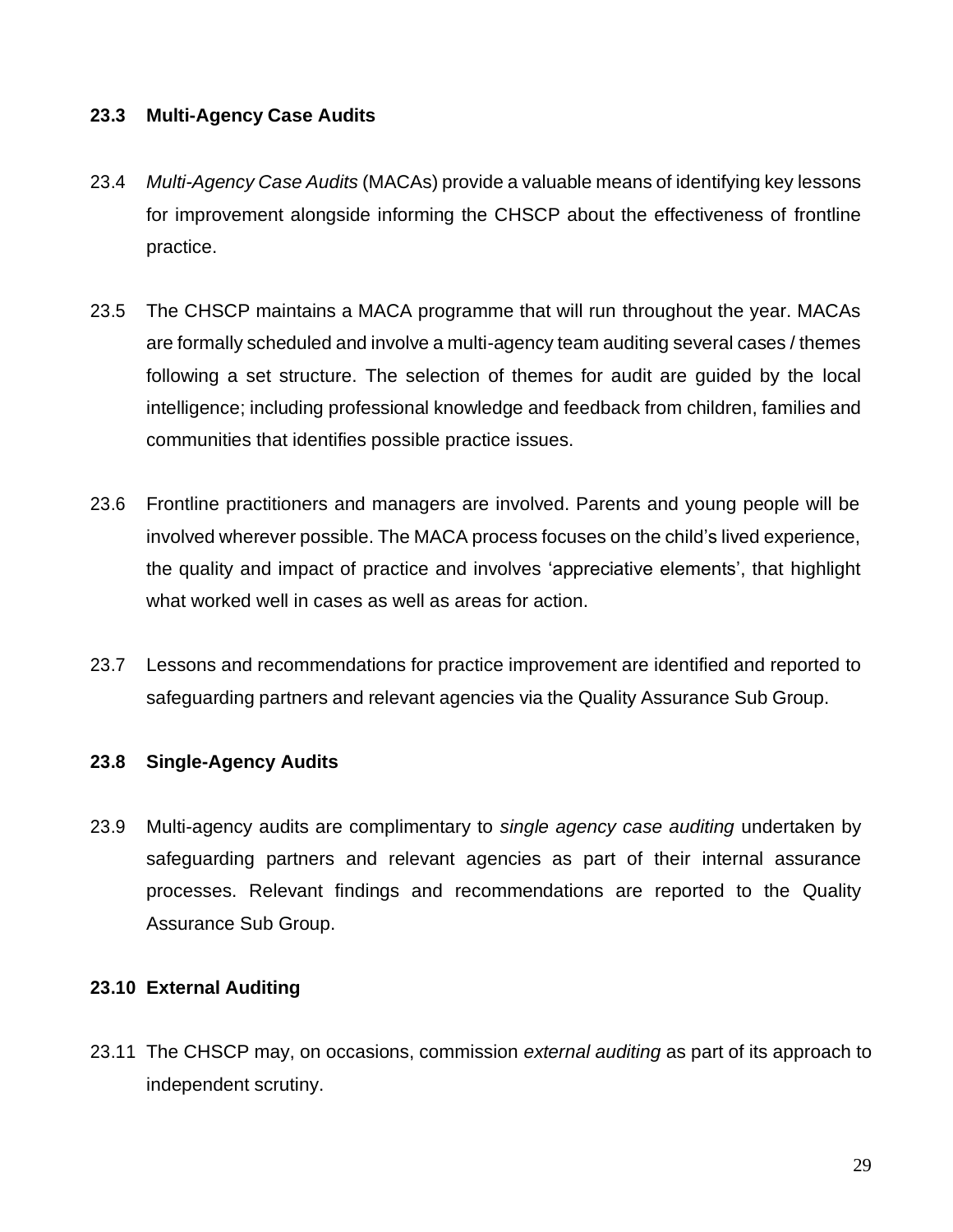#### **23.12 Safeguarding Self-Assessments**

- 22.13 The CHSCP's *Safeguarding Self-Assessment Framework* is structured on several minimum standards to help organisations make children safer. It replaces the Section 11 audits and Section 157 / 175 audits and is intended to make the process easier to access and update.
- 23.13 Whether an organisation is a safeguarding partner, a relevant agency or named organisation, there is an expectation that a self-assessment is undertaken when one is requested by the CHSCP.
- 23.14 The Safeguarding Self-Assessment process involves the completion of an on-line tool. There are three different formats depending on the size and type of organisation.

#### **22.15 Child Safeguarding Statements**

- 22.16 The CHSCP operates an additional process to help strengthen safeguarding leadership and accountability. This involves the requirement for organisations to complete a *Child Safeguarding Statement.*
- 22.17 Child Safeguarding Statements should be developed by organisations once a selfassessment has been completed and they have considered whether there are any practices or features that have the potential to put children at risk.
- 22.18 This 'risk assessment exercise' does not need to follow a prescribed format. Once completed, organisations will be required to develop a Child Safeguarding Statement. These are written statements that specify the following:
	- The nature of the organisation and the services being provided.
	- The organisation's commitment to child safeguarding.
	- An overview of the measures in place to ensure that children are protected from harm. It may also refer to more detailed policies which can be made available on request.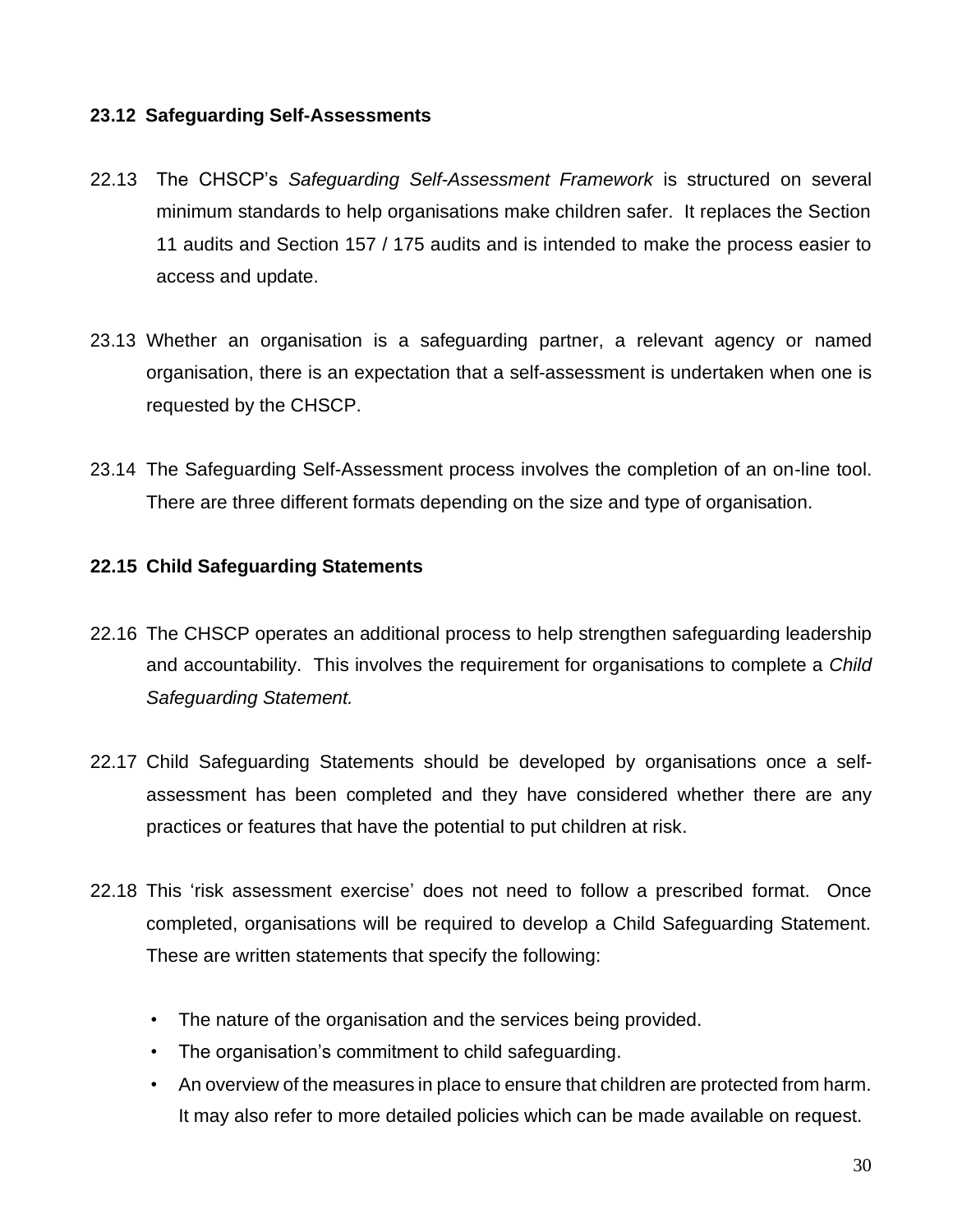- Any potential risks to a child that have been identified and the actions in place to mitigate these.
- 22.20 Child Safeguarding Statements must be signed by the Chief Executive Officer or equivalent. For schools, both the Headteacher and Chair of Governors must sign. For charities, both the CEO and the Chair of Trustees must sign.
- 22.21 Child Safeguarding Statements must be shared with all staff members / volunteers. They must be displayed in a prominent place and made available to parents and guardians and members of the public upon request.
- 22.22 Child Safeguarding Statements are reviewed within 24 months (or as soon as practicable after there has been a material change in any matter to which the statement refers)
- 22.23 Requiring Chief Executives and/or those in senior leadership positions to be directly engaged with and sighted on their individual organisation's strengths and weaknesses, will strengthen accountability. Being required to publicly display such statements will support transparency and reinforce messaging about the protection of children and young people.

### <span id="page-31-0"></span>**24. Data**

- 24.1 The CHSCP will oversee an agreed dataset that monitors key points in the '*journey of the chil*d'. Its use allows for the identification of themes, patterns and trends relating to safeguarding activity. This information is used to support and challenge both safeguarding partners and relevant agencies in respect of their performance, on both an individual and multi-agency perspective.
- 24.2 The CHSCP data set utilises the Children's Safeguarding Information Framework and other locally defined safeguarding metrics. The Quality Assurance Sub Group is responsible for reviewing this data alongside other qualitative information as part of a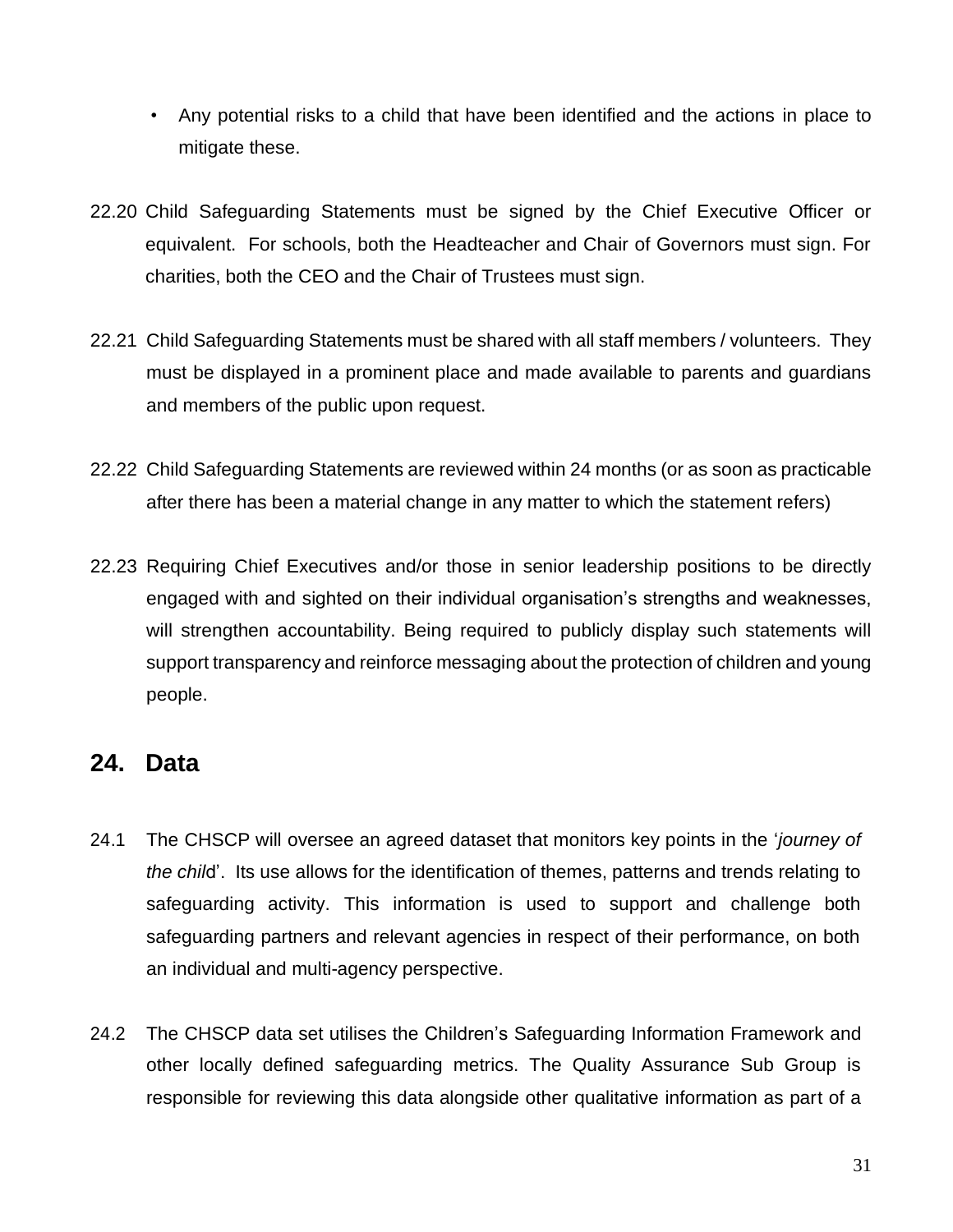rolling cycle.

# <span id="page-32-0"></span>**25. Strategic Data Analyst**

- 25.1 The analysis of data by safeguarding partners has always formed a key element of our local learning and improvement framework. However, as with many other areas, we have historically looked at data through the traditional methodology of maintaining a multiagency dataset. On a quarterly basis, this is examined for any themes, patterns or trends that suggest action is required or further scrutiny and challenge warranted.
- 25.2 Whilst this process has accrued several benefits to the partnership, we have found that both the time-lags in the provision of data and the restrictions in collation itself (based on the defined dataset) have somewhat limited the usefulness of this approach. We often find ourselves looking too far back in respect of data history, commenting on what has been as opposed to what might be. Contemporary intelligence is not currently accessible in a timeframe to influence strategic decision making, support scrutiny and steer the tactical deployment of resources to prevent harm, minimise risk and provide help and protection when and where it is needed most.
- 25.3 To address this problem, the CHSCP has appointed a Strategic Data Analyst. Through this role, we intend to inform the system, rather than wait to be tasked by it. We will create the processes for multi-agency data analysis that are more proactive, more flexible, and better attuned to identifying the local problems we are facing and importantly, those we are likely to face. This will be in the form of a scheduled Strategic Threat Assessment.
- 24.4 Undertaking this process will also help determine where scrutiny should be applied and whether the accountability of senior leadership across a range of organisations is translating into effective front-line practice.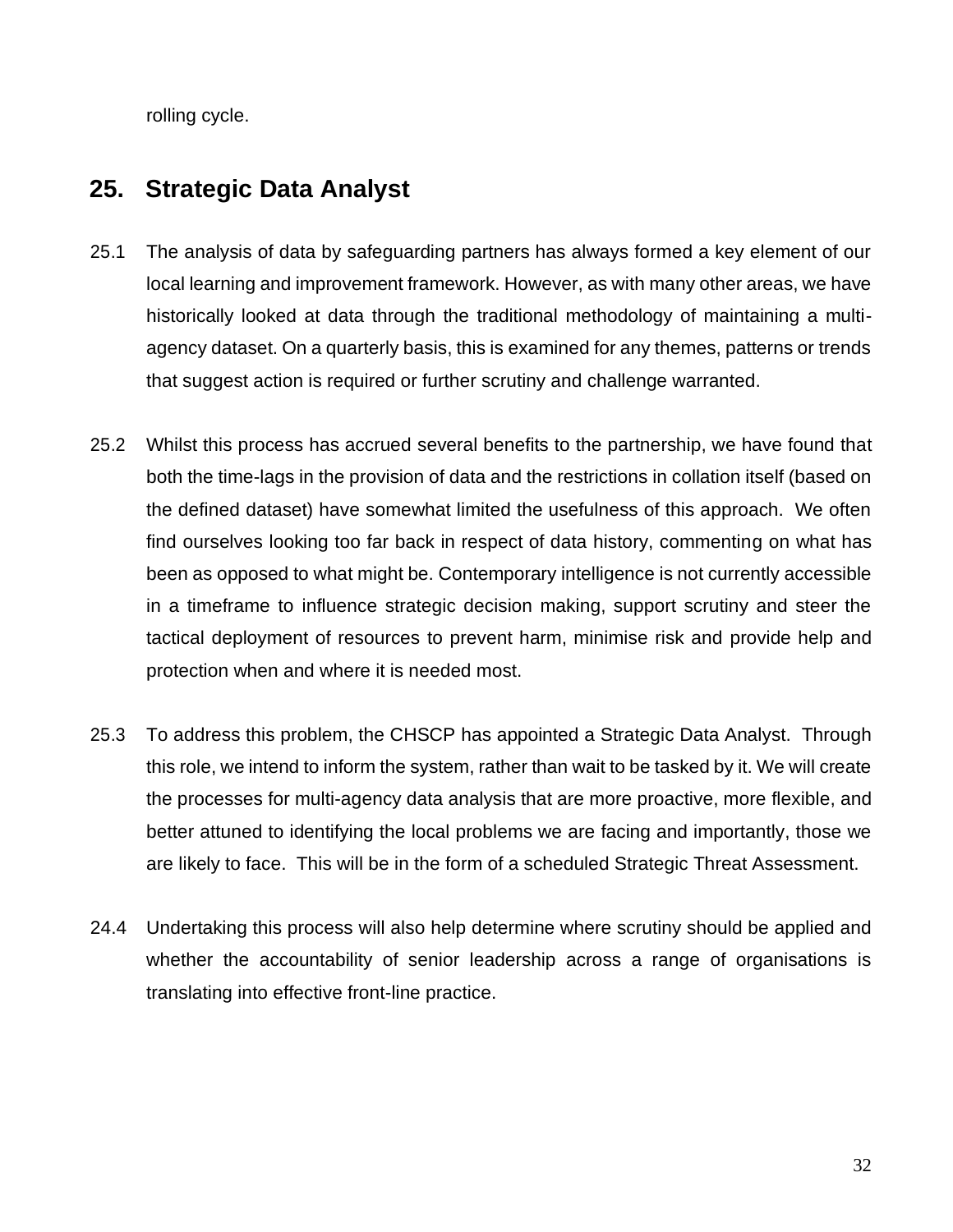### <span id="page-33-0"></span>**26. Front-Line Intelligence**

- 26.1 Engagement with front-line staff and their managers helps the CHSCP understand their experiences of what is working well and what isn't. This is key for the CHSCP in gaining a transparent understanding about the realities of front-line child protection / safeguarding work.
- 26.2 The CHSCP will facilitate such engagement through front-line visits / listening events, feedback through training / conferences, auditing, reviews and staff surveys.

### <span id="page-33-1"></span>**27. External Learning**

- 27.1 Opportunities for learning from national reviews, feedback from corporate structures and other forums external to the CHSCP are equally relevant to how the localsafeguarding systems in the City and Hackney improve.
- 27.2 The CHSCP takes account of such learning and ensures it is appropriately disseminated or included in related action plans targeting service improvement.

### <span id="page-33-2"></span>**28. Training, Learning and Development**

- 28.1 The CHSCP provides a range of inter-agency training and development opportunities for staff and volunteers working within the City of London and Hackney. These are designed to meet the diverse needs of staff at different levels across the wide range of agencies that work with children or adult family members.
- 28.2 Training and development sessions delivered by the CHSCP address generic skills around recognition and response to possible abuse, alongside focussing on areas of practice prioritised by the CHSCP at any given time. Learning from local and national reviews is always fully integrated in course material.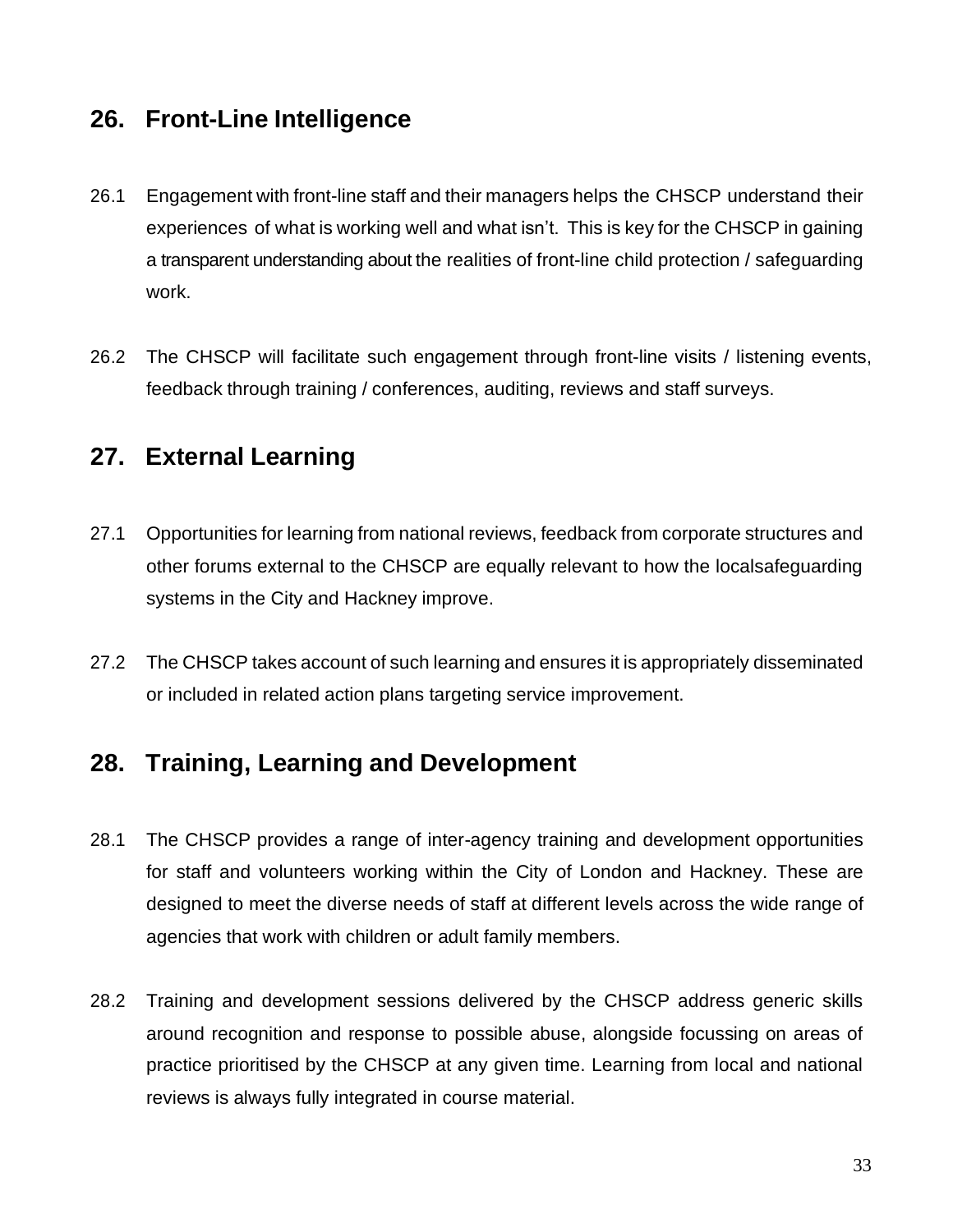- 28.3 The CHSCP's approach to training and development is underpinned by:
	- A clear strategy for commissioning.
	- A defined programme for delivery.
	- A robust framework for monitoring and evaluation supported by an electronic Learning Management System.

### <span id="page-34-0"></span>**29. Threshold Tools**

- 29.1 Consistent with Working Together 2018, safeguarding partners have approved and published guidance which sets out the local criteria for action in a way that istransparent, accessible, and easily understood.
- 29.2 This guidance is set out within the relevant threshold tools covering the City of London and Hackney. These documents cover:
	- The process for the early help assessment and the type and level of early help services to be provided.
	- The criteria, including the level of need, for when a case should be referred to local authority children's social care for assessment and for statutory services under:
		- Section 17 of the Children Act 1989 (children in need).
		- Section 47 of the Children Act 1989 (reasonable cause to suspect a childis suffering or likely to suffer significant harm).
		- Section 31 of the Children Act 1989 (care and supervision orders).
		- Section 20 of the Children Act 1989 (duty to accommodate a child).
- 29.3 Clear procedures and processes for cases relating to the abuse, neglect and exploitation of children, children managed within the youth secure estate and disabled children are set out in the [Pan-London CP](http://www.londoncp.co.uk/chapters/responding_concerns.html) Procedures.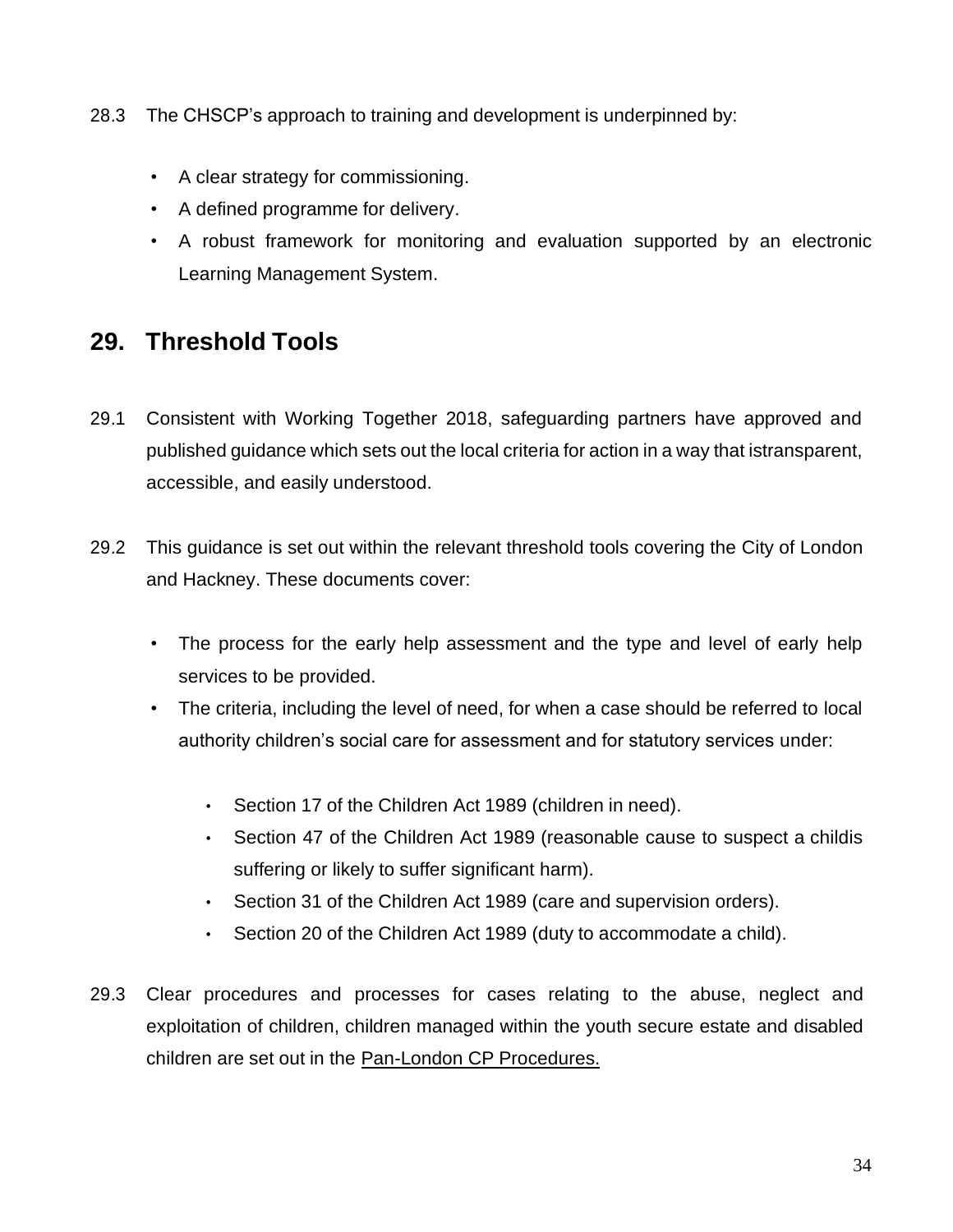- 29.4 **[The City of London Thresholds of Need](https://chscp.org.uk/worried-about-a-child-in-the-city/)** document offers guidance on a multi- agency, whole-system approach to assessment, prevention and intervention for children, young people, and their families across the City of London. The guidance supports the Common Assessment Framework (CAF).
- 29.5 The City of London Thresholds of Need is based on a 'Continuum of Need' model. This gives consistency for professionals, sets out a dynamic and needs-led framework which, when used effectively, can match the child or young person's needs with the appropriate assessment and provision. This makes sure that the right help is given atthe right time.
- 28.6 **[The Hackney Child Wellbeing Framework](https://chscp.org.uk/worried-about-a-child-in-hackney/)** is designed to equip professionals working across the safeguarding partnership to know how to respond when they have a concern about a child in Hackney. It is an essential tool for all safeguarding practitioners and will help them better understand whether a referral is needed for a statutory social work response or whether an early help or universal service response is sufficient. If further action is needed, the guidance makes explicit the required steps that must be undertaken.

### <span id="page-35-0"></span>**30. Information Requests**

- 30.1 Safeguarding partners may require any person or organisation or agency to provide them, any relevant agency for the area, a reviewer or another person or organisation or agency, with specified information. This must be information which enables and assists the safeguarding partners to perform their functions to safeguard and promote the welfare of children in their area, including as related to local and national child safeguarding practice reviews.
- 30.2 The person or organisation to whom a request is made must comply with such a request and if they do not do so, the safeguarding partners may take legal action against them. As public authorities, safeguarding partners should be aware of their own responsibilities under the relevant information law and have regard to guidance provided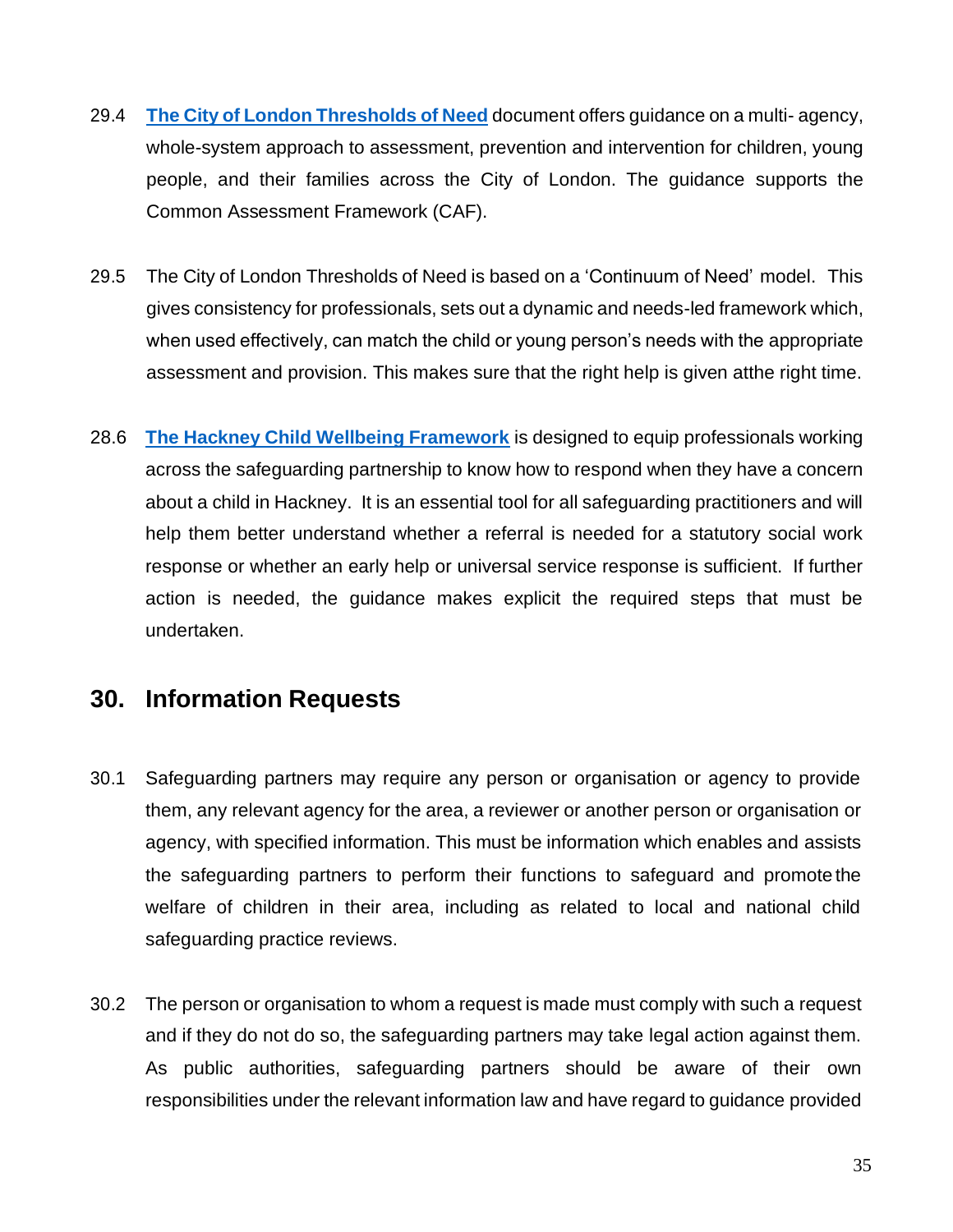by the **[Information Commissioner's Office](https://ico.org.uk/)** when issuing and responding to requests for information.

# <span id="page-36-0"></span>**31. Dispute Resolution**

- 31.1 Safeguarding partners and relevant agencies in the City of London and Hackney must act in accordance with these arrangements and will be expected to work together to resolve any disputes locally. For any professional disputes, all agencies are expectedto follow and promote the use of the CHSCP's escalation policy.
- 31.2 Public bodies that fail to comply with their obligations under law are held to account through a variety of regulatory and inspection activity. In extremis, any non- compliance will be referred to the Secretary of State.

### <span id="page-36-1"></span>**32. The CHSCP Support Team**

32.1 The CHSCP retains a dedicated team of staff to support all aspects of the CHSCP'swork.

### <span id="page-36-2"></span>**33. Amendments to the Safeguarding Arrangements**

- 33.1 The safeguarding arrangements will be reviewed annually by the safeguarding partners or at a time prescribed by changes in legislation and/or statutory guidance.
- 33.2 Any proposed change must be agreed by the CHSCP Executive. Where no agreement can be reached, safeguarding partners should engage the ISCC to facilitate resolution.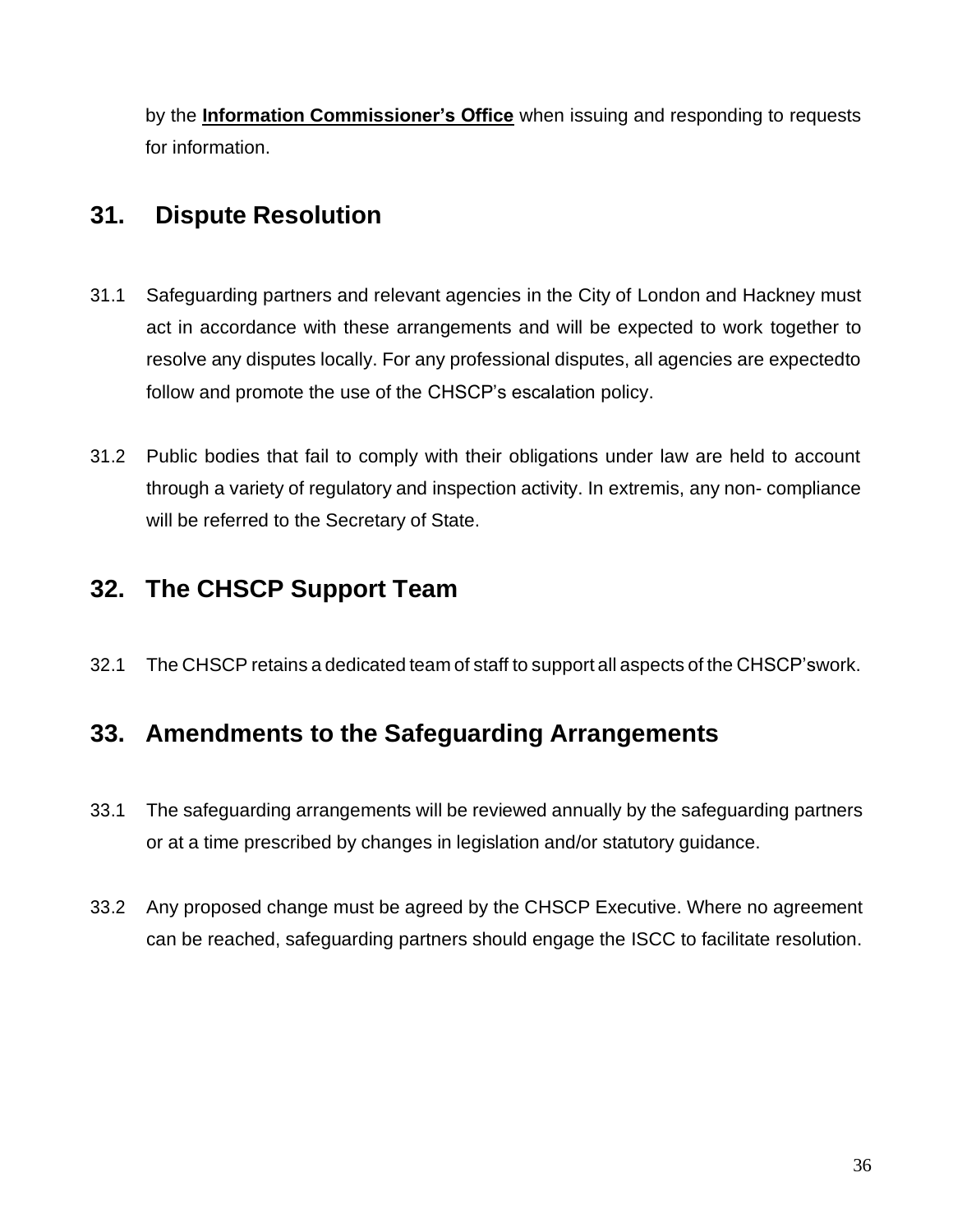### <span id="page-37-0"></span>**Appendix 1: Relevant Agencies**

The agencies listed under [part 4 of the Child Safeguarding Practice Review and Relevant Agency \(England\)](http://www.legislation.gov.uk/uksi/2018/789/contents/made) [Regulations 2018](http://www.legislation.gov.uk/uksi/2018/789/contents/made) are relevant agencies for the purposes of section 16E(3) of the Act, to the extent that their activities are carried out in England.

#### **Education and childcare**

- The proprietor of an Academy school within the meaning given by section 1A of the Academies Act 2010(**[1](http://www.legislation.gov.uk/uksi/2018/789/schedule/made#f00005)**).
- The proprietor of a 16-19 Academy within the meaning given by section 1B of the Academies Act 2010.
- The proprietor of an alternative provision Academy within the meaning given by section 1C of the Academies Act 2010.
- The governing body of a maintained school within the meaning given by section 20(7) of the School Standards and Framework Act 1998(**[2](http://www.legislation.gov.uk/uksi/2018/789/schedule/made#f00006)**).
- The governing body of a maintained nursery school within the meaning given by section 22(9) of the School Standards and Framework Act 1998.
- The governing body of a pupil referral unit within the meaning given by section 19(2) of the Education Act 1996(**[3](http://www.legislation.gov.uk/uksi/2018/789/schedule/made#f00007)**).
- The proprietor of an independent educational institution registered under section 95(1) of the Education and Skills Act 2008(**[4](http://www.legislation.gov.uk/uksi/2018/789/schedule/made#f00008)**).
- The proprietor of a school approved under section 342 of the Education Act 1996(**[5](http://www.legislation.gov.uk/uksi/2018/789/schedule/made#f00009)**).
- The proprietor of a Special post-16 institution within the meaning given by section 83(2) of the Children and Families Act 2014(**[6](http://www.legislation.gov.uk/uksi/2018/789/schedule/made#f00010)**).
- The governing body of an institution within the further education sector within the meaning given by section 91(3) of the Further and Higher Education Act 1992(**[7](http://www.legislation.gov.uk/uksi/2018/789/schedule/made#f00011)**).
- The governing body of an English higher education provider within the meaning of section 83 of the Higher Education and Research Act 2017(**[8](http://www.legislation.gov.uk/uksi/2018/789/schedule/made#f00012)**).
- Any provider of education or training—
- (a)to which Chapter 3 of Part 8 of the Education and Inspections Act 2006(**[9](http://www.legislation.gov.uk/uksi/2018/789/schedule/made#f00013)**), and
- (b) in respect of which funding is provided by, or under arrangements made by, the Secretary of State.
- A person registered under Chapter 2, 2A, 3 or 3A of Part 3 of the Childcare Act 2006(**[10](http://www.legislation.gov.uk/uksi/2018/789/schedule/made#f00014)**).
- The provider of a children's centre within the meaning given by section 5A (4) of the Childcare Act 2006. (**[11](http://www.legislation.gov.uk/uksi/2018/789/schedule/made#f00015)**)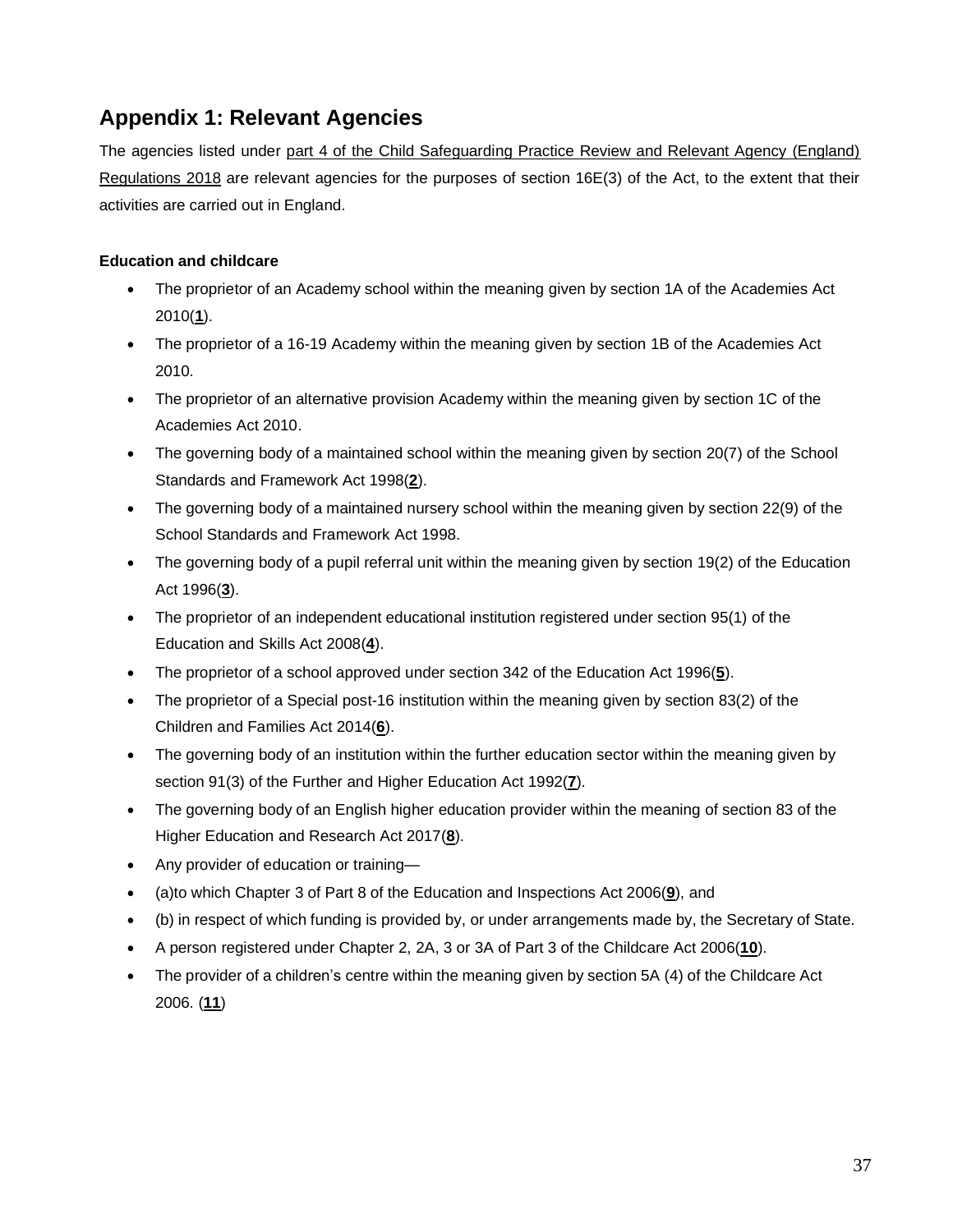#### **Health and Social Care**

- The National Health Service Commissioning Board (known as NHS England) as established under section 1H (1) of the National Health Service Act 2006(**[12](http://www.legislation.gov.uk/uksi/2018/789/schedule/made#f00016)**).
- An NHS trust established under section 25 of the National Health Service Act 2006.
- An NHS foundation trust within the meaning given by section 30 of the National Health Service Act 2006(**[13](http://www.legislation.gov.uk/uksi/2018/789/schedule/made#f00017)**).
- The registered provider of an adoption support agency within the meaning given by section 8(1) of the Adoption and Children Act 2002(**[14](http://www.legislation.gov.uk/uksi/2018/789/schedule/made#f00018)**).
- The registered provider of a registered adoption society within the meaning given by section 2 of the Adoption and Children Act 2002(**[15](http://www.legislation.gov.uk/uksi/2018/789/schedule/made#f00019)**).
- A registered provider of a fostering agency within the meaning given by section 4 of the Care Standards Act 2000(**[16](http://www.legislation.gov.uk/uksi/2018/789/schedule/made#f00020)**).
- A registered provider of a children's homes within the meaning given by section 1 of the Care Standards Act 2000(**[17](http://www.legislation.gov.uk/uksi/2018/789/schedule/made#f00021)**).
- A registered provider of residential family centre within the meaning given by section 4(2) of the Care Standards Act 2000.
- The registered provider of a residential holiday schemes for disabled children within the meaning given by regulation 2(1) of the Residential Holiday Schemes for Disabled Children (England) Regulations 2013/1394(**[18](http://www.legislation.gov.uk/uksi/2018/789/schedule/made#f00022)**).

#### **Local Government**

• District Councils within the meaning given by section 1(1) of the Local Government Act 1972(**[19](http://www.legislation.gov.uk/uksi/2018/789/schedule/made#f00023)**).

#### **Criminal Justice**

- The Children and Family Court Advisory and Support Service (Cafcass) as established under section 11 of the Criminal Justice and Court Services Act 2000(**[20](http://www.legislation.gov.uk/uksi/2018/789/schedule/made#f00024)**).
- A governor of a prison in England (or, in the case of a contracted-out prison, its director)
- Providers of probation services as defined by section 3(6) of the Offender Management Act 2007(**[21](http://www.legislation.gov.uk/uksi/2018/789/schedule/made#f00025)**).
- The principal of a secure college.
- The governor of a secure training centre (or, in the case of a contracted out secure training centre, its director).
- The governor of a young offender institution (or, in the case of a contracted out young offender institution its director) (**[22](http://www.legislation.gov.uk/uksi/2018/789/schedule/made#f00026)**).
- Youth offending teams as established under section 39 of the Crime and Disorder Act 1998(**[23](http://www.legislation.gov.uk/uksi/2018/789/schedule/made#f00027)**).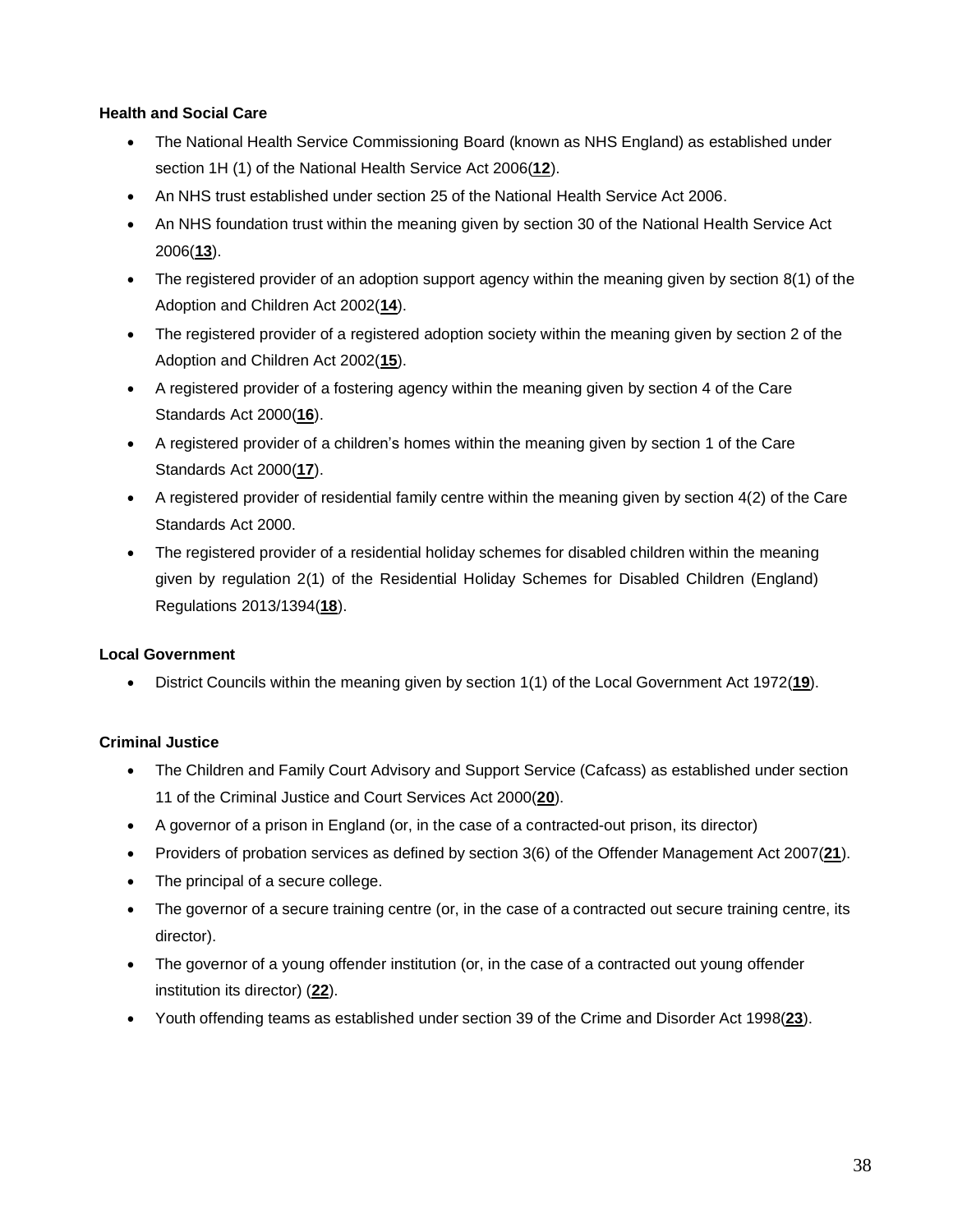#### **Police and Immigration**

- The British Transport Police as established under section 18(1) the Railways and Transport Safety Act 2003(**[24](http://www.legislation.gov.uk/uksi/2018/789/schedule/made#f00028)**).
- The Common Council of the City of London in its capacity as a police authority.
- Port Police Forces as established under an order made under section 14 of the Harbours Act 1964(**[25](http://www.legislation.gov.uk/uksi/2018/789/schedule/made#f00029)**), under Part 10 of the Port of London Act 1968(**[26](http://www.legislation.gov.uk/uksi/2018/789/schedule/made#f00030)**), or under section 79 of the Harbours, Docks and Piers Clauses Act [1847 \(c.27\)\(](http://www.legislation.gov.uk/id/ukpga/1847/27)**[27](http://www.legislation.gov.uk/uksi/2018/789/schedule/made#f00031)**).
- Any person or body for whom the Secretary of State must make arrangements for ensuring the discharge of functions under section 55 of the Borders Citizenship and Immigration Act 2009(**[28](http://www.legislation.gov.uk/uksi/2018/789/schedule/made#f00032)**).

#### **Miscellaneous**

- Charities within the meaning given by section 1 of the Charities Act 2011(**[29](http://www.legislation.gov.uk/uksi/2018/789/schedule/made#f00033)**).
- Religious Organisations as set out in regulation 34 of, and Schedule 3 to, the School Admissions (Admission Arrangements and Co-ordination of Admission Arrangements) (England) Regulations 2012(**[30](http://www.legislation.gov.uk/uksi/2018/789/schedule/made#f00034)**).
- Any person or body involved in the provision, supervision or oversight of sport or leisure.